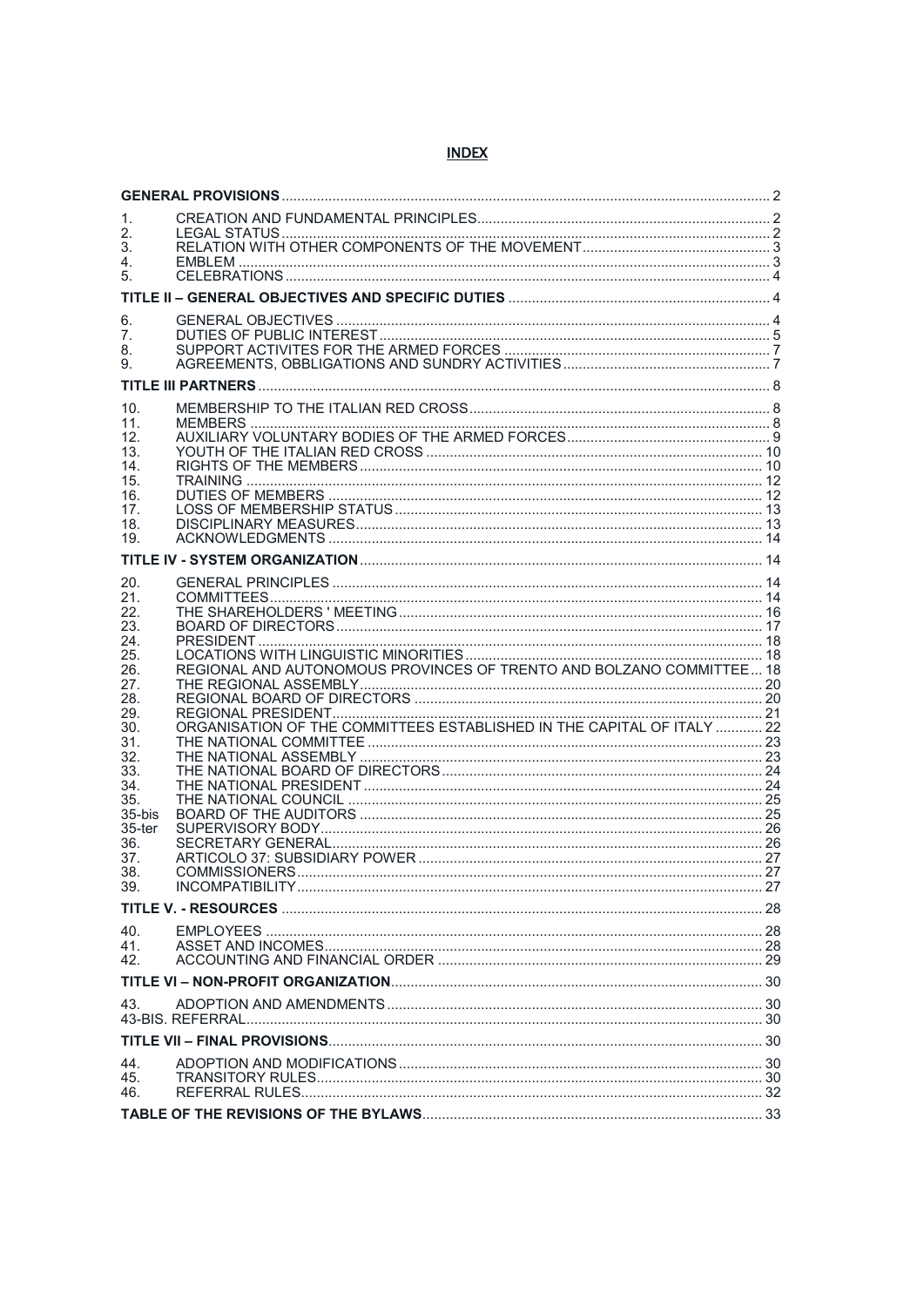### BYLAWS OF THE ITALIAN RED CROSS

### <span id="page-1-1"></span><span id="page-1-0"></span>GENERAL PROVISIONS

# 1. CREATION AND FUNDAMENTAL PRINCIPLES

- 1.1. The Italian Red Cross, founded on 15th June 1864, and originally constituted as a moral body by Royal Decree of 7th February 1884, n. 1243, is a non-profit Association that is based on the Geneva Conventions of 1949 and subsequent additional Protocols, which were executed by the Republic of Italy;
- 1.2. The humanitarian principles of international law are always complied with by the Italian Red Cross and they guide its operation.
- 1.3. The Italian Red Cross respects and acts in compliance with The Fundamental Principles of the International Movement of the Red Cross and the Red Crescent (shortly: "Movement") adopted by the XX International Conference of the Red Cross, as set out below:
	- a. Humanity: The International Red Cross and Red Crescent Movement, born of a desire to bring assistance without discrimination to the wounded on the battlefield, endeavours, in its international and national capacity, to prevent and alleviate human suffering wherever it may be found. Its purpose is to protect life and health and to ensure respect for the human being. It promotes mutual understanding, friendship, cooperation and lasting peace amongst all peoples;
	- b. Impartiality: It makes no discrimination as to nationality, race, religious beliefs, class or political opinions. It endeavours to relieve the suffering of individuals, being guided solely by their needs, and to give priority to the most urgent cases of distress;
	- c. Neutrality: In order to continue to enjoy the confidence of all, the Movement may not take sides in hostilities or engage at any time in controversies of a political, racial, religious or ideological nature;
	- d. Independence: The Movement is independent. The National Societies, while auxiliaries in the humanitarian services of their governments and subject to the laws of their respective countries, must always maintain their autonomy so that they may be able at all times to act in accordance with the principles of the Movement.;
	- e. Voluntary service: It is a voluntary relief movement not prompted in any manner by desire for gain.;
	- f. f. UnityThere can be only one Red Cross or one Red Crescent Society in any one country. It must be open to all. It must carry on its humanitarian work throughout its territory;
	- g. g. Universality: The International Red Cross and Red Crescent Movement, in which all Societies have equal status and share equal responsibilities and duties in helping each other, is worldwide..

# <span id="page-1-2"></span>2. LEGAL STATUS

- 2.1. The Italian Red Cross has been officially recognized by the Republic of Italy by legislative decree of 28th September 2012, n. 178 as the voluntary Entity of rescue and assistance, helping public authorities in the humanitarian field, in compliance with the Geneva Conventions and subsequent additional Protocols, and as the only National Entity of the Red Cross authorized to carry on its activities on the Italian territory.
- 2.2. In respect of public authorities, the Italian Red Cross enjoys an autonomy such that it can fulfill its own mission and act in all circumstances in accordance with the Fundamental Principles of the Movement (shortly: "Fundamental Principles").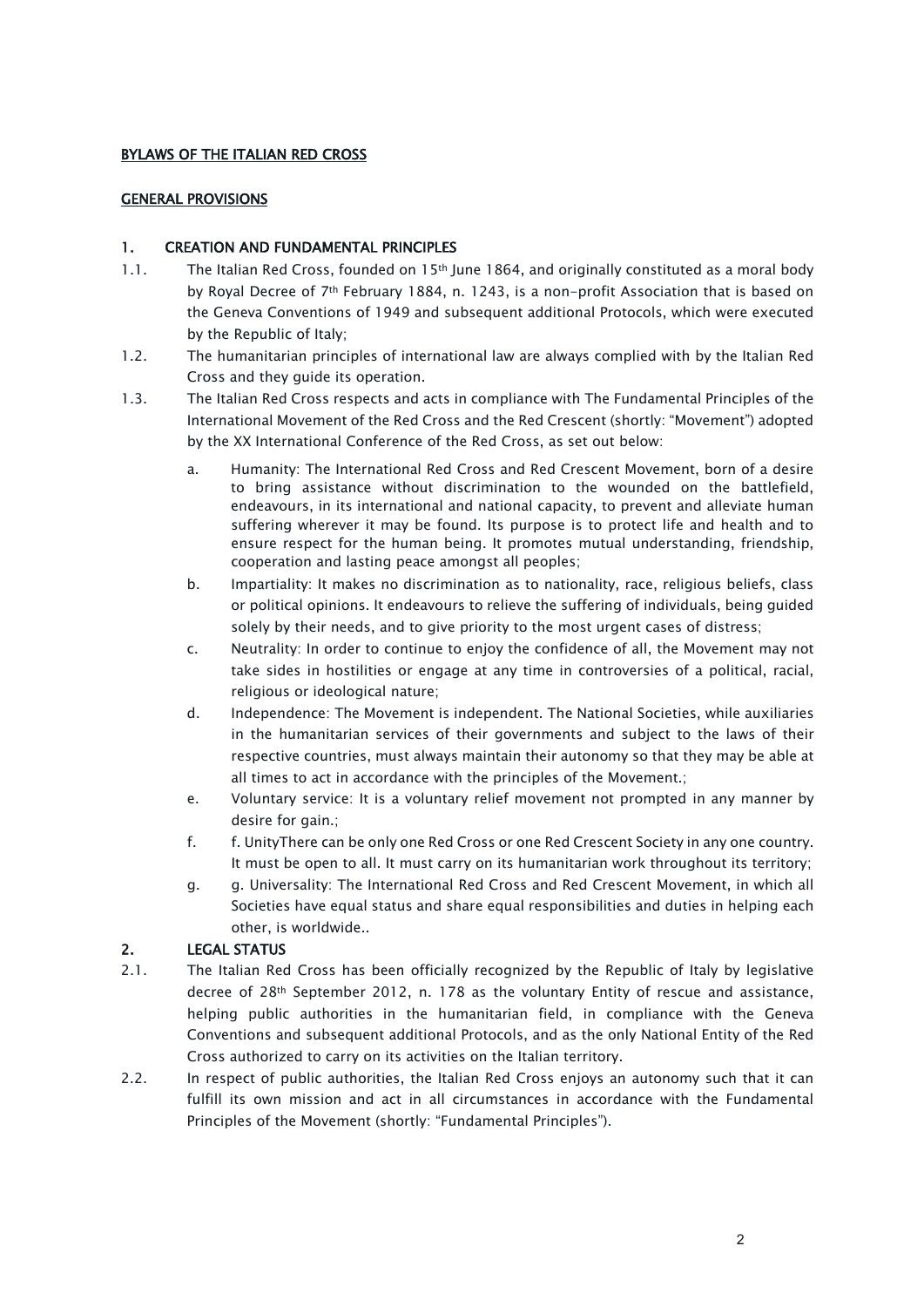- 2.3. Public authorities accept in all circumstances that the Italian Red Cross abide by the Fundamental Principles.
- 2.4. The Italian Red Cross is a private law legal entity pursuant to Part One, title II, paragraph II of the civil code and is recorded by operation of law in the section of the volunteering organizations of the national sole register of the Third sector, with application to it, to the extent it is not otherwise provided by d.lgs 28th September 2012, of the Code of the Third sector provided by d.lgs. 3rd July 2017, n.117. This is without prejudice to the provisions of d.lgs 15<sup>th</sup> March 2010, n. 66 and of DPR 15<sup>th</sup> March 2010, n. 90 that regulate the carrying out of the duties of the Corpi C.R.I. Ausiliari delle Forze Armate (shortly: "Auxiliary Corps").
- 2.5. The Italian Red Cross is an association of public interest, instituted without time limitation, with its legal seat in Rome.
- 2.6. The Italian Red Cross is placed under the high Patronage of the President of the Republic.
- 2.7. The Association of the Italian Red Cross further complies with the organizational and structural requirements referred to in art. 41 of d.lgs. 3rd July 2017, n.117 and is, therefore, also a national association Network.
- 2.8. Pursuant to art. 32, paragraph 3 of d.lgs. 117/2017, the Italian Red Cross takes on the name of "Associazione della Croce Rossa Italiana – Organizzazione di Volontariato", shortly "Croce Rossa Italiana – ODV".

# <span id="page-2-0"></span>3. RELATION WITH OTHER COMPONENTS OF THE MOVEMENT

- 3.1. The Italian Red Cross is part of the Movement. The International Committee of the Red Cross has acknowledged its foundation in 1864.
- 3.2. The Italian Red Cross is a founder of the League of Red Cross Societies instituted in 1919, and renamed firstly as League of Red Cross and Red Crescent Societies and subsequently as International Federation of the Red Cross and Red Crescent Societies (shortly: "International Federation") of which the Association is currently a member.
- 3.3. The Italian Red Cross satisfies the conditions set out in article 4 of the by-laws of the Movement and conforms its relationship with the other components of the Movement in conformity to article 3 of the same bylaws.
- 3.4. The Italian Red Cross is bound by the obligations provided by article 5 of the Constitution of the International Federation.

# <span id="page-2-1"></span>4. EMBLEM

- 4.1. Among the emblems provided by the Geneva Conventions and subsequent additional Protocols, the Italian Red Cross adopts the red cross on a white background as its own emblem.
- 4.2. Such emblem, located within two red concentric circles, among which is placed the scripture "Convenzione di Ginevra 22 agosto 1864", and always accompanied by the writing in full "Croce Rossa Italiana", constitutes its identifying logotype.
- 4.3. The Italian Red Cross is the only association, within the national territory and without regard to the uses provided for the protection of sanitary services, which is authorized to use the emblem as foreseen and recognized by the Geneva Conventions, the subsequent additional Protocols, the by-laws and the resolutions and decisions of the governing bodies of the Movement.
- 4.4. The National Board of Directors of the Italian Red Cross approves a regulation concerning the use of the emblem drawn up in compliance with the Geneva Conventions, the additional Protocols, existing legislation and the Regulation on the use of the emblem of the Red Cross and of the Red Crescent by the National Entities, approved by the XX International Conference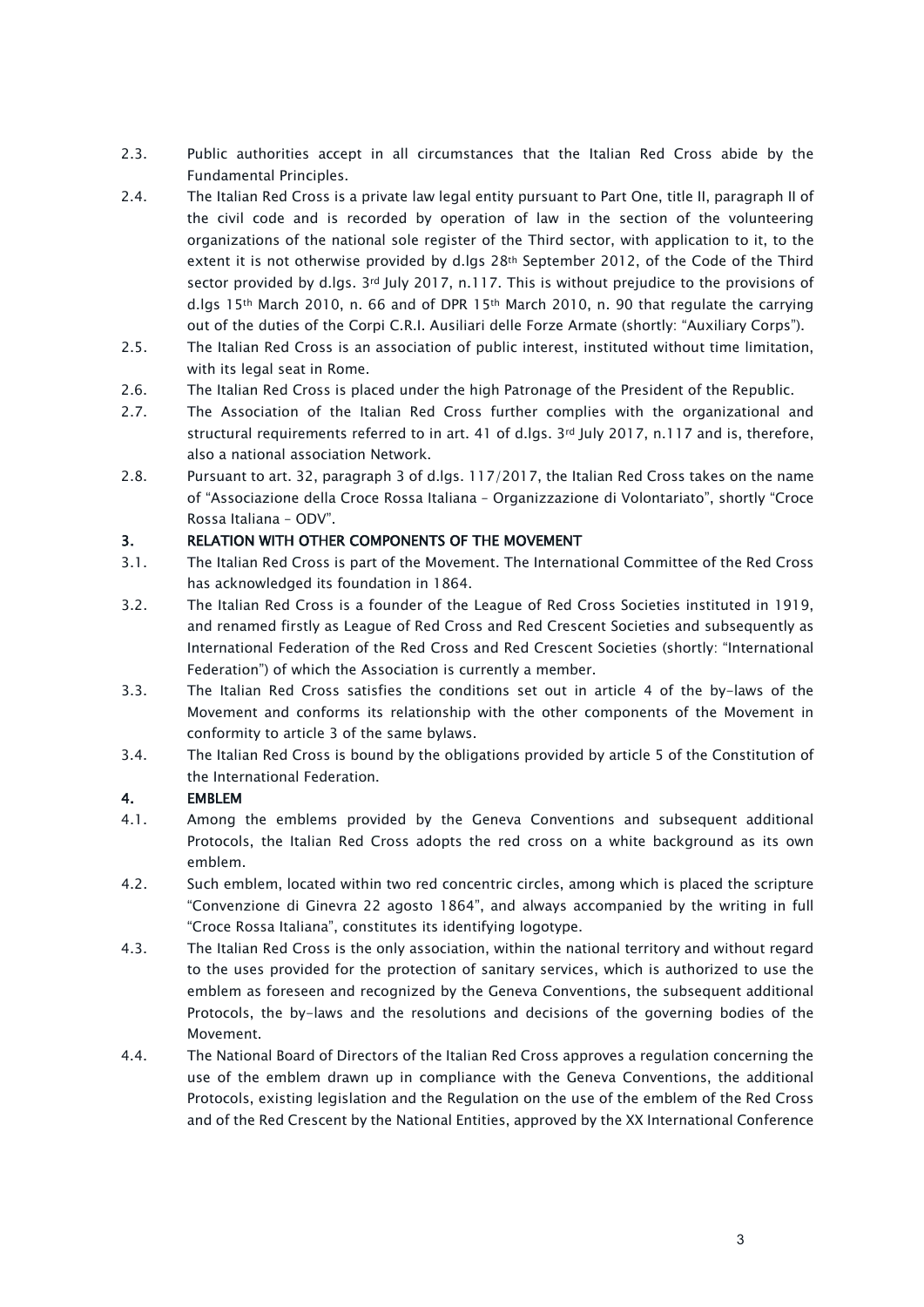of the Red Cross (Vienna 1965) and modified by the Board of the Delegated Parties (Budapest, November 1991), the provisions of which are binding for the entire National Entity.

4.5. The Italian Red Cross commits to protect the emblem and the identifying logotype and to transmit its significance. In case of illicit use of the name and of the emblem of the Red Cross the sanctions provided by law, the internal provisions and by the regulations applicable to the entire Movement will apply.

# <span id="page-3-0"></span>5. CELEBRATIONS

- 5.1. Every year the Italian Red Cross celebrates:
	- a. 8th May, World Red Cross and Red Crescent Day
	- b. 15<sup>th</sup> June, Anniversary of its foundation
- 5.2. Every year the Italian Red Cross, by its traditional torchlight procession from Solferino to Castiglione delle Stiviere, celebrates the memory of when the idea of the Red Cross was born.

# <span id="page-3-1"></span>TITLE II – GENERAL OBJECTIVES AND SPECIFIC DUTIES

# <span id="page-3-2"></span>6. GENERAL OBJECTIVES

- 6.1. The main objective of the Italian Red Cross is to prevent and alleviate the suffering in an impartial manner, without distinction linked to nationality, race, sex, religious belief, language, social class or political opinion, contributing to maintain and promote human dignity and a culture of non-violence and peace.
- 6.2. To reach such goal the Italian Red Cross aims in particular at:
	- a. Intervening in case of armed conflict and in times of peace, preparing to act in all fields foreseen by the Geneva Conventions and additional Protocols and in favor of all victims of war or of serious international crises, whether civil or military;
	- b. protecting health, preventing illnesses and alleviating suffering;
	- c. instructing the population to prevent damages caused by disasters of any nature, setting up the activities necessary for such purpose, in the manner and form provided by law and the national or local programs;
	- d. protecting and rescuing people affected by accidents or hit by catastrophes, calamities, social conflicts, illness, epidemics and other situations of general peril;
	- e. operating in the field of services to people or in the activities having the objective to ensure to people and the families an integrated system of intervention, to promote actions aimed at guaranteeing quality of life, equal opportunities, non-discrimination and citizenship rights, to prevent, eliminate or reduce the individual or family need conditions deriving from inadequacy of income, social difficulty, non-autonomy conditions;
	- f. Promoting and collaborating in actions concerning solidarity, development cooperation and aimed at social wellbeing in general and of assistance or social service, with particular attention to groups or individuals having difficulty in social integration;
	- g. promoting the Fundamental Principals of the Movement and those of the humanitarian international law with the aim to spread the humanitarian ideals among the population;
	- h. promoting the participation of children and young people to the activities of the Red Cross;
	- i. hiring, forming and assigning the necessary personal to the fulfillment of their responsibilities;
	- j. cooperating with the public authorities to guarantee the respect of humanitarian international law and to protect the emblems of the Red Cross and the Red Crescent.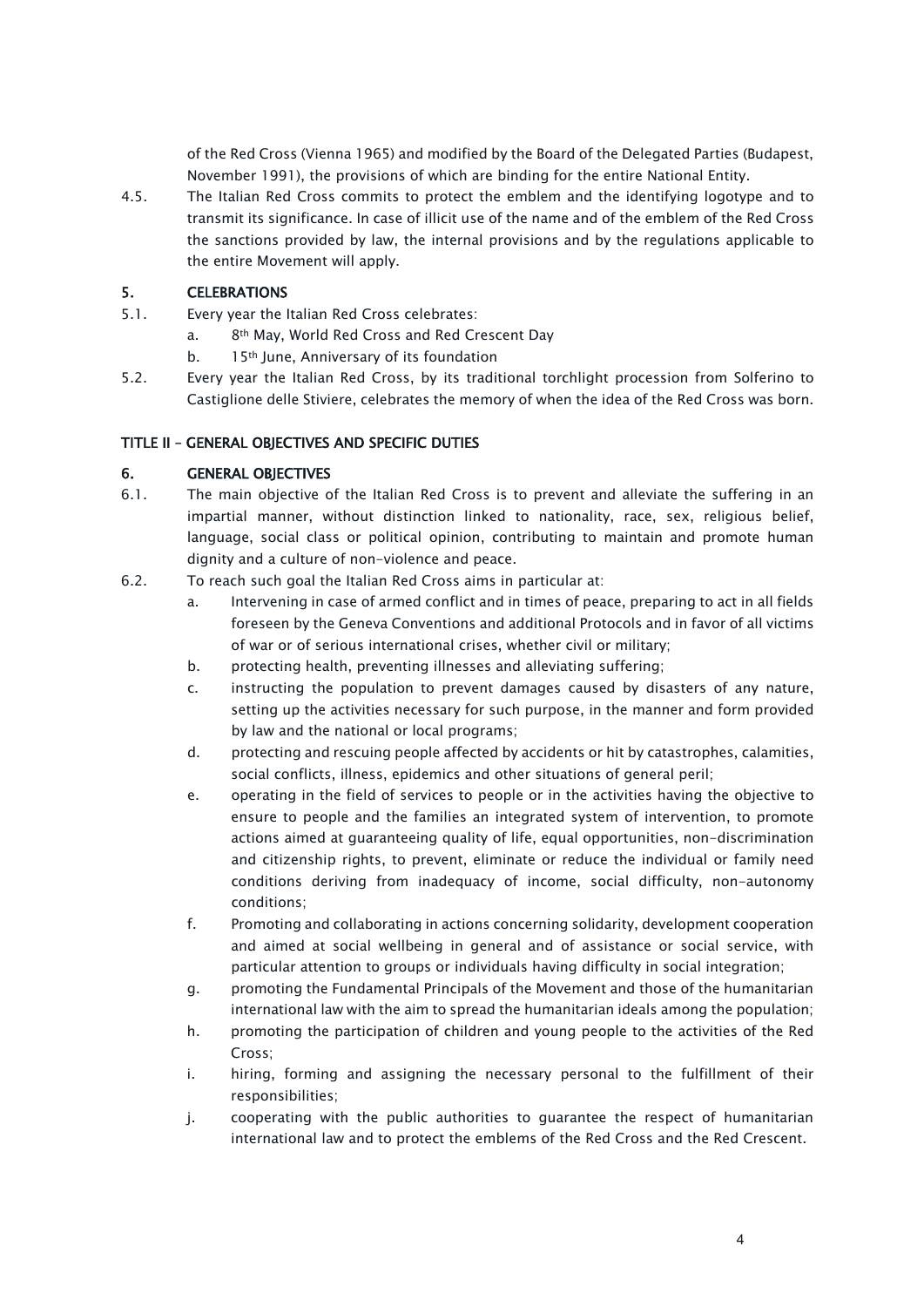- 6.3. The Italian Red Cross inspires its activities to the Fundamental Principles and to the Humanitarian Values of the Movement and bases it on the analysis of the necessities and the vulnerability of the community daily serviced by the Association.
- 6.4. The activity of the Italian Red Cross is periodically verified and adapted based on the needs of the territory, of the local vulnerability, national and international, as well as of the strategy variation undertaken by the bodies of the Movement.
- 6.5. The action of the Italian Red Cross is in any event transparent in dealing with third parties, respectful of national legislation, of the Geneva Conventions and subsequent additional Protocols as well as of the decisions of the statutary bodies of the Movement, in particular of the resolutions of the International Conference of the Movement and of the decisions of the General Meeting and of the Board of Directors of the International Federation.
- 6.6. A regulation governs the organization of the bands, fanfares as well as sport groups of the Italian Red Cross.

# <span id="page-4-0"></span>7. DUTIES OF PUBLIC INTEREST

- 7.1. The Italian Red Cross, pursuant to article 1, paragraph 4 of legislative decree 28th September 2012, n. 178, is authorized to carry out the following activities of public interest;
	- a. organizing a network of volunteer work always active to ensure to the Italian State the application, insofar as it is of its competence, of the Geneva Conventions, subsequent additional Protocols and international resolutions, as well as the support to activities falling within the national service of civil protection;
	- b. organizing and carrying out, in time of peace and in compliance with what provided by the current conventions and international resolutions, services of social assistance and of sanitary rescue in favor of the populations, even foreign, upon the occurrence of calamities and of emergency situations of local, regional, national and international relevance;
	- c. carrying out humanitarian activities within the centers for the identification and the expulsion of foreign immigrants, as well as managing the said centers and those for the caring of immigrants and in particular those requiring asylum.
	- d. carrying out during war conflict the service of search and assistance of the war prisoners, of those imprisoned, the missing, the escaped, deported and refugees and, in the time of peace, the service of search of the missing people in support to the police;
	- e. carrying out activities in aid to the public authorities in Italy and abroad, having heard the Minister of Foreign Affairs and the Ministry of Defense in case of action in aid to the Armed Forces in accordance with the rules determined by the Movement.
	- f. acting as an operational structure of the national service of civil protection pursuant to article 11 of law 24th February 1992, n. 225;
	- g. promoting and disseminating, in compliance with the current legislation, the sanitary education, the culture of civil protection and assistance to the person;
	- h. implementing development cooperation action in foreign countries, in agreement and understanding with the Ministry of Foreign Affairs and with the offices of the Ministry of International Cooperation and Integration;
	- i. cooperating with the components of the Movement in support activities to the benefit of foreign populations subject to serious vulnerability;
	- j. carrying out activity of advocacy and humanitarian diplomacy, as provided by the conventions and resolutions of the international bodies of the Red Cross;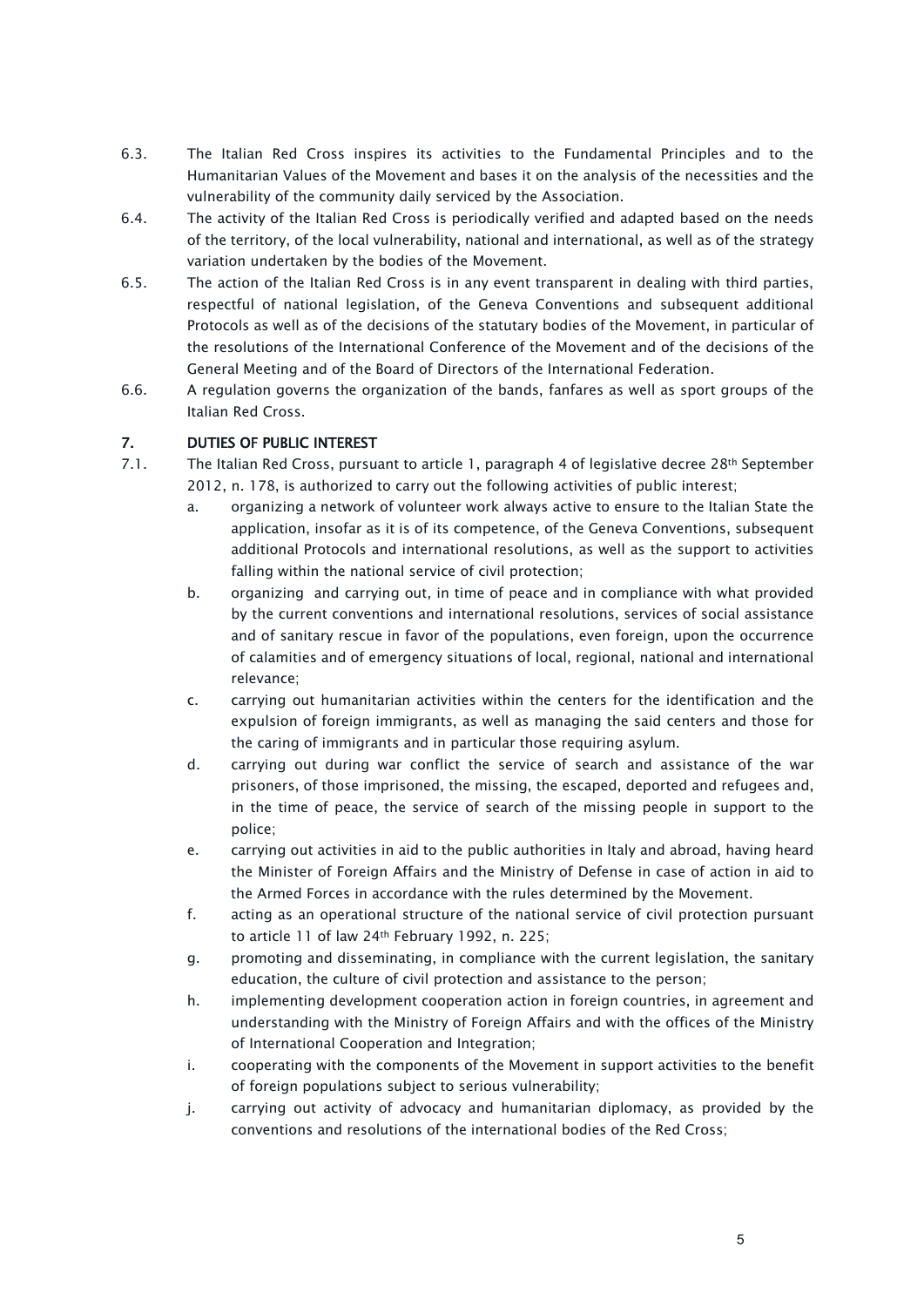- k. carrying out activities with and in favor of the younger generation even through educational activities at schools of any type and level;
- l. promoting and disseminating the principles and institutions of humanitarian international law as well as humanitarian principles by which the Movement is inspired;
- m. promoting the expansion of transfusion responsibility and the culture of donation of blood, organs and tissues among the population, taking care of the collection and organizing voluntary donators, in compliance with the applicable provisions of law and of the statutary provisions;
- n. carrying out, pursuant to article 1, paragraph 2-bis, of law  $3<sup>rd</sup>$  April 2001, n.120 and subsequent modifications within the regional programs and in conformity with the provisions enacted by regions, educational activities for non-sanitary personnel and for the civil personnel for the use of life saving apparatuses outside hospitals and issuing the relevant certification concerning the capacity to use them;
- o. carrying out, within the regional programs and in compliance with the provisions enacted by the Regions, activities of professional education, of social, sanitary and social-sanitary education both in favor of other components and operational structures of the national Service of civil protection.
- 7.2. The Italian Red Cross, even for the carrying out of sanitary and social-sanitary activities, including the emergency service and the transport of the sufferers on behalf of the national sanitary Service, the special rescue and psycho-social service, may execute agreements with public administrations, participate to bids promoted by public administrations and execute the relevant contracts.
- 7.3. The Italian Red Cross for the carrying out of social activities and services for the person may execute agreements with public administrations, participate to bid promoted by public administrations and execute the relevant contracts.
- 7.4. The Italian Red Cross may also carry out activities of education, qualification and professional updating in favor of its own operators and of the public – in particular in favor of students, teachers and school operators, as well as other categories or professional orders of public or private entities – aimed at promoting and expanding culture and volunteering practice, education of active citizens and legality, school and social inclusion, sustainable development, intercultural dialogue, peace and international solidarity as well as the other activities of public interest referred to in art. 1, paragraph 4, of d.lgs n.178/2012. The Italian Red Cross is also a provider of education activities concerning continuous education in medicine.
- 7.5. As provided by legislative decree of 28th September 2012, n. 178, for carrying out activities referred to this article, the public administrations indicated in article 1, paragraph 2, of legislative decree 30th March 2001, n. 165 execute conventions primarily with the Association.
- 7.5.-bis As provided by art.56 of legislative decree  $3<sup>rd</sup>$  July 2017, n.117, for the carrying out of activities and social services of general interest in favor of third parties, the public administrations indicated in article 1, paragraph 2, of legislative decree 30th March 2001, n. 165 may execute agreements with the Association or with the Committees as volunteers' organizations.
- 7.5-ter As provided by article 57 of legislative decree 3rd July 2017, n.117, the public administrations indicated in article 1 paragraph 2 of legislative decree 30th March 2001, n. 165 may attribute in priority under a convention their services of emergency and urgency sanitary transport services to the Association or to the Committees as volunteers' organization;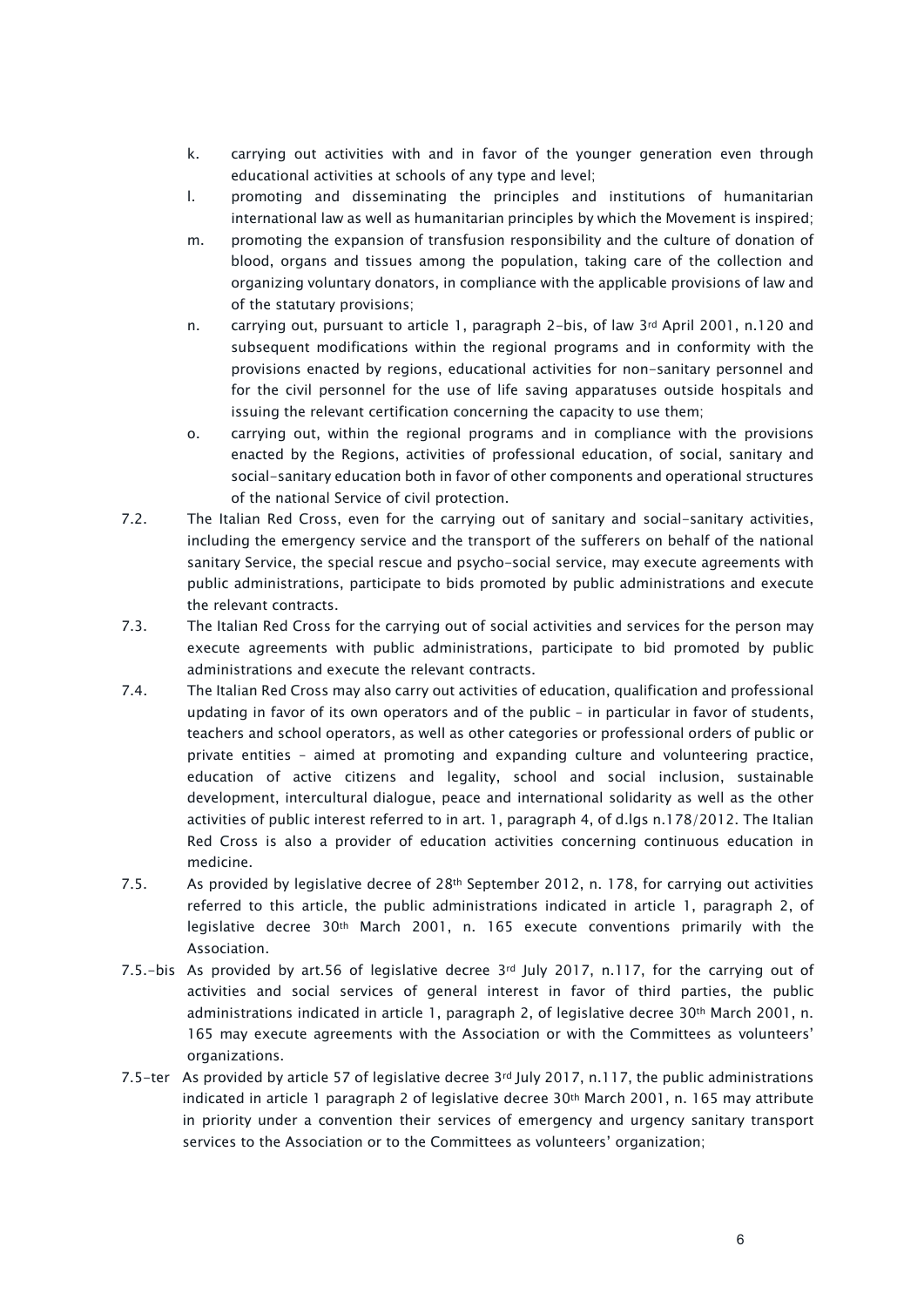- 7.6. The Italian Red Cross and the territorial bodies referred to in article 20 below may benefit from the disbursement of funds for volunteers' activities, including those deriving from donations of the 5 per 1000 under current legislation, as well as for civil territorial protection;
- 7.7. The Italian Red Cross is additionally authorized to submit projects and to bid for financing provided by the current provisions concerning international cooperation.

### <span id="page-6-0"></span>8. SUPPORT ACTIVITES FOR THE ARMED FORCES

- 8.1. The Italian Red Cross, through the ItRC Volunteer Military Corps and the ItRC Voluntary Nurses Corp ItRC and in compliance with the current provisions of law, carries out activities in aid to the Armed Forces, in Italy and abroad, both at the time of peace and at the time of war;
- 8.2. The Italian Red Cross at time of war, serious international crisis or armed conflict:
	- a. Contributes, in accordance with what provided in the Geneva Conventions of 12th August 1949, made executive by law dated 27th October 1951, n.1739, to the collection and cure of the wounded and sick of war as well as of the victims of armed conflicts and to the carrying out of duties of sanitary and assistance character connected to the activities of civil defense;
	- b. collaborates with the Armed Forces for the service of sanitary and social care, in accordance with what provided by the Geneva Conventions and subsequent additional Protocols;
	- c. takes care of the search and assistance service for war prisoners, the detained and the missing persons.
- 8.3. The activation and use of the Italian Red Cross at the time of war, serious international crisis or armed conflict, are decided upon pursuant to and for the purposes of the prevailing legislation and cannot impair the integrity of the Italian Red Cross nor conflict with the rules set by the Movement;
- 8.4. For the implementation of the ItRC auxiliary service for the Armed Forces, mobilization centers are set up under the control of the National President of the Italian Red Cross who in addition may delegate the relevant functions to national inspectors for the respective Corps and who determines the seat and territorial competences, in correspondence with the territorial organization of the Italian army;
- 8.5. The organization and functioning of the services of the Italian Red Cross in aid to the Armed Forces are financed by the State.

### <span id="page-6-1"></span>9. AGREEMENTS, OBBLIGATIONS AND SUNDRY ACTIVITIES

- 9.1. The Italian Red Cross may enter into agreements with other organizations, entities, associations or bodies as well as with public authorities for the implementation of specific projects conforming to the Fundamental Principles and to the goals of the Association.
- 9.2. Such agreements are properly executed solely in writing and cannot bind or force in any manner the Italian Red Cross to act against the Fundamental Principles nor impair its complete independence and autonomy.
- 9.3. The obligations undertaken and the agreements executed by the Committees of the Italian Red Cross at all levels referred to in article 20, subject to the respect of the preceding paragraphs, only bind the Committee and not the entire Association, consistently with their reciprocal and separate patrimonial autonomy.
- 9.4. The Italian Red Cross and the territorial bodies referred to in article 20 below may exercise, pursuant to article 6 of legislative decree 3rd July 2017, n.117, activities other than those of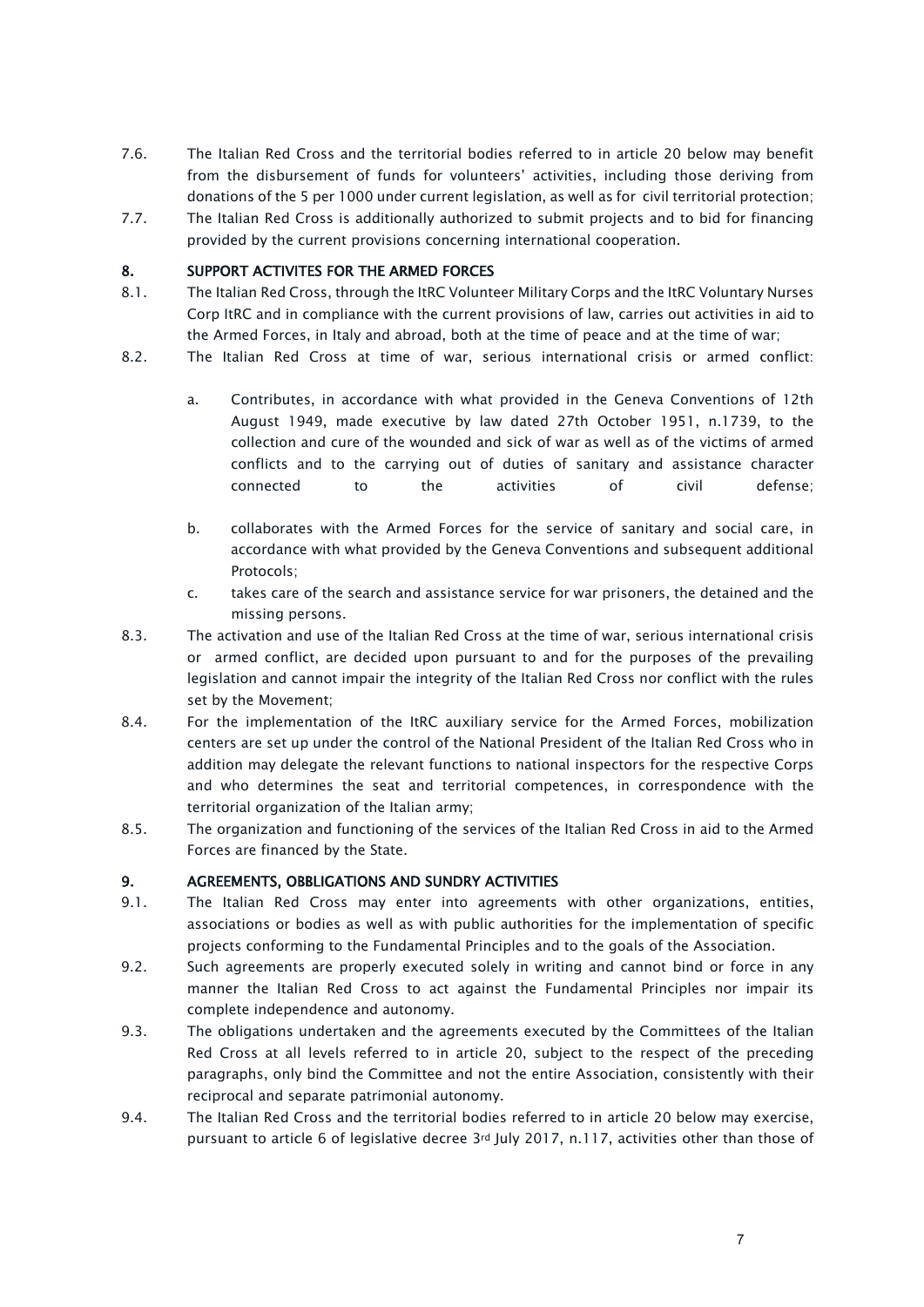public interest indicated in article 7 of the Bylaws, secondary and instrumental thereto in accordance with the criteria and limits set out in the Ministerial Decree mentioned in the same article 6. Their selection will be subsequently made by the National Board of Directors after obtaining the advice of the National Counseling Body;

9.5. The Italian Red Cross may also carry out, as activity instrumental to the fulfillment of its institutional duties, using totally or partially informatic systems, activities of production and organization of staying and travelling by land, sea and air for its associates and employees and as well as intermediation activity, through the direct sale to its members and employees, of transport, stay, travel and cruise titles, always in compliance with what provided by the current legislation.

# <span id="page-7-0"></span>TITLE III PARTNERS

#### <span id="page-7-1"></span>10. MEMBERSHIP TO THE ITALIAN RED CROSS

- 10.1. Everyone, without any distinction, may join the Italian Red Cross.
- 10.2. Adherence to the Fundamental Principles is a condition for enrollment in the Italian Red Cross.

#### <span id="page-7-2"></span>11. MEMBERS

- 11.1. The members of the Italian Red Cross, through a system of representatives, determine the policy, strategy, objectives and governing bodies thereof. Through its members, the Italian Red Cross identifies the needs and provides assistance in an impartial manner.
- 11.2. The members of the Italian Red Cross are divided into volunteers, supporters, meritorious and honorary members.
- 11.3. Upon their enrollment in the Italian Red Cross, all members confirm formal adherence to the Fundamental Principles and execute the code of ethics.
- 11.4. Voluntary Members are physical persons who perform voluntary activity for the Italian Red Cross on a regular and continuous basis and they elect the statutary organs thereof. They become part of the Association upon attending training course organized locally in compliance with the national legislation, which also establishes the amount of the annual membership fee. A regulation, approved by the National Board of Directors, governs the organization, activities, training and ordering of volunteers.
- 11.5. Supporting Members are natural or legal persons who grant an economic contribution in support of the Association's activity. They join the Association with the payment of the contribution, set at national level. Also, those who attend the training course to become Volunteer Members, the Volunteer Nurse students of the ItRC and / or those who donate blood in favor of the Italian Red Cross will be included in the category of the Supporting Members.
- 11.6. Meritorious Members are natural or legal persons who distinguish themselves by significant donations repeated over time or for large one-off donations that contribute significantly to the support of the Association. The National Board of Directors designates meritorious members.
- 11.7. Honorary Members are natural or legal persons who have distinguished themselves for exceptional humanitarian and social merits or individuals who have rendered extraordinary services to the Italian Red Cross. The National Board of Directors designates honorary members.
- 11.8. The shareholders' register is established in digital format at the location of the Committees of the Italian Red Cross and will include all categories referred to in this article. The Chairman of the ItRC Committee is responsible for it, takes care of its maintenance and continuous updating and transmits its contents, in compliance with the rules governing personal data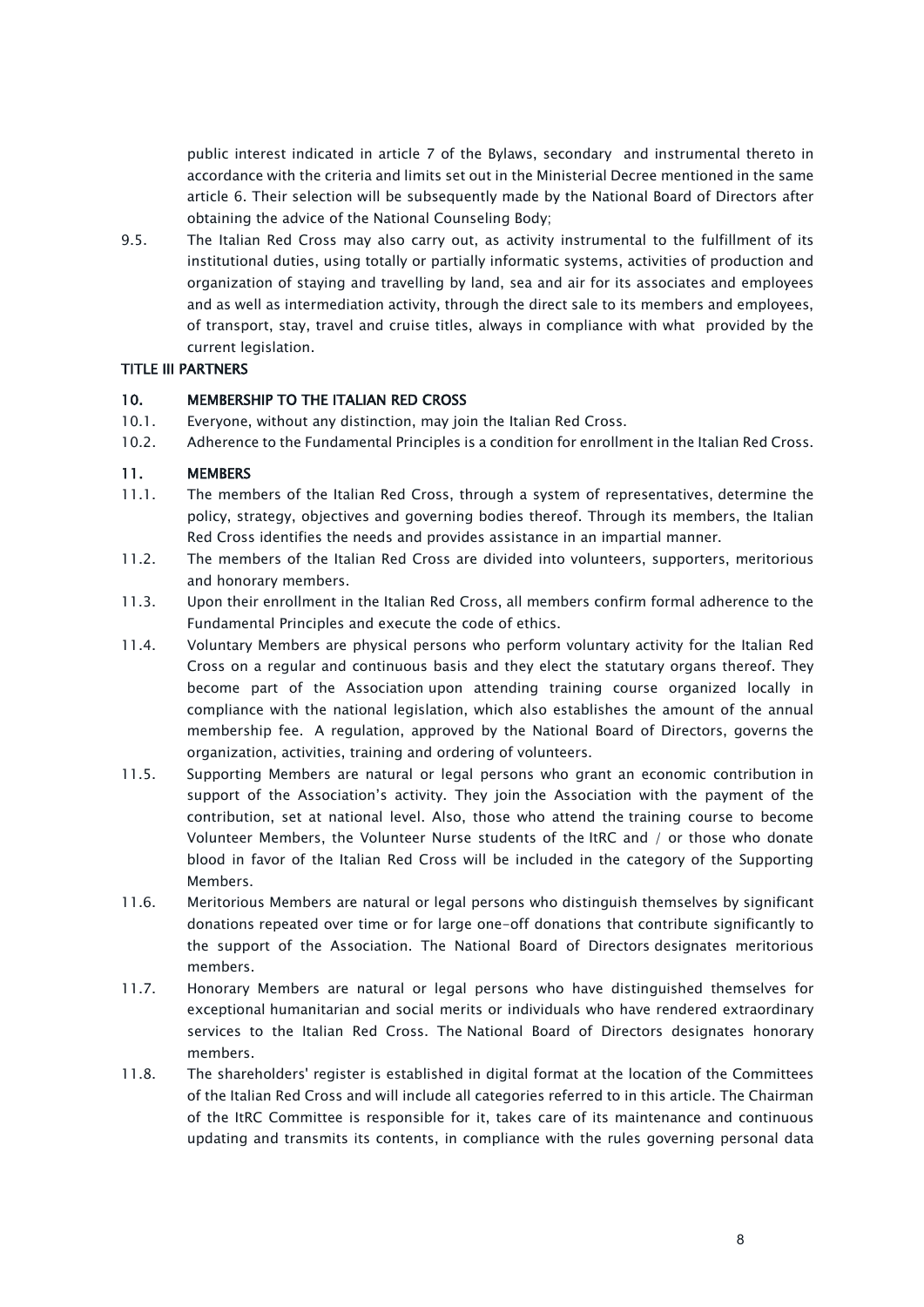protection, to the CRI Regional Committee, where the consolidated list of members is drawn up. The President of the ItRC Regional Committee in turn, transmits the data to the National Committee responsible for keeping the national register of the Members of the Italian Red Cross which also includes the register referred to in art. 17, paragraph 1 of d.lgs. 3rd July 2017, n. 117.

11.9. The membership register of the Committees of the Autonomous Provinces of Trento and Bolzano must be considered inclusive of all the members of the related ItRC Committee and shall include the register of the volunteers referred to in art. 17, paragraph 1 of d.lgs. 3rd July 2017, n. 117.

### <span id="page-8-0"></span>12. AUXILIARY VOLUNTARY BODIES OF THE ARMED FORCES

- 12.1. Included in the category of voluntary members referred to in the previous article are those belonging to the following volunteers' bodies of the Italian Red Cross, auxiliaries of the Armed Forces, provided they are in order with the payment of the membership fees:
	- a. Voluntary military Corp of the C.R.I .;
	- b. Corp of Volunteer Nurses of the C.R.I.
- 12.2. The Auxiliary Bodies report directly to the National Chairman of the Italian Red Cross. The rules provided for by legislative decree 15th March 2010 n. 66 and by D.P.R. 15th March 2010, n. 90, as in force and insofar as the matter is not regulated by law, the rules referred to in article 11.3 above, will apply.
- 12.3. The representatives of the ItRC Volunteer Military Corps and Inspectors of the ItRC Volunteer Nurses are required to establish relationships with the President of the corresponding territorial compound with loyal collaboration and prior information of each activity. The Presidents of each territorial compound are required to respect the prerogatives of the Auxiliary Bodies, in accordance with the current provisions of law. Except as specifically provided by law, the representatives of the ItRC Volunteer Military Corps and Inspectors of the ItRC Volunteer Nurses must follow the instructions of the competent ItRC Committee, by agreeing with the respective President on how to use the resources of the Corps, in all nonauxiliary activities of the Armed Forces. They transmit periodic reports to the President relating to the activities carried out and to the staff on duty.
- 12.4. At all territorial levels the representatives of the ItRC Volunteer Military Corps and Inspectors of the ItRC Volunteer Nurses, where established, intervene in the work of the Executive Councils according to the methods referred to in articles 273 and 993 of Presidential Decree 15th March 2010, n. 90.
- 12.5. The national Inspector of the ItRC Volunteer Military Corps is chosen among colonels in service from the same body and is appointed with the contextual awarding of the rank of major general, by decree of the President of the Republic, on the proposal of the Minister of Defense, upon the designation of the National Chairman of the Italian Red Cross.
- 12.6. The national Inspector of the Corp of CRI Volunteer Nurses is named by Decree of the President of the Council of Ministers, upon the proposal of the Minister of Defense and the Minister of Health, among a tern of names, indicated by the National Chairman of the Italian Red Cross. The Inspector is chosen from among the Volunteer Nurses who meet the specific technical preparation requirements and aptitudes to command. The office lasts four years and can be confirmed for no more than once without interruption. The National President identifies the triad of the names of the candidates with a motivated act, taking into account both the indications of the national vice inspectors and the secretary general of the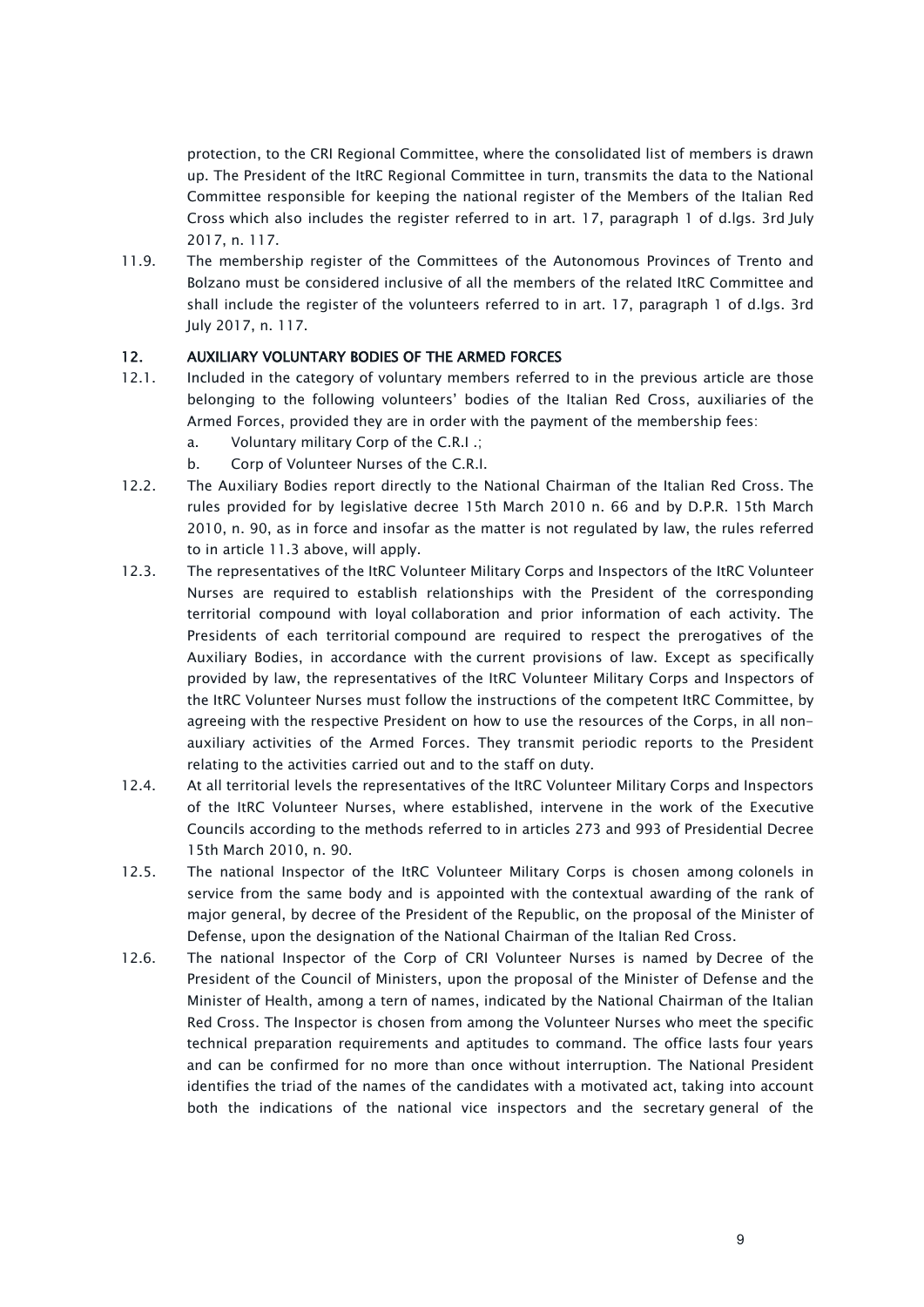inspectorate, and any other useful element for the identification and evaluation of the candidates.

12.7. In accordance with article 97 of the legislative decree 15th March 2010, n. 66, the Auxiliary Bodies celebrate the date of June 25 as the anniversary of the granting of the national flag.

### <span id="page-9-0"></span>13. YOUTH OF THE ITALIAN RED CROSS

- 13.1. The Italian Red Cross recognizes the role of young people, that is, of voluntary members between the ages of fourteen and thirty-one, as players of change, innovators, intercultural ambassadors, peer facilitators, community mobilizers and supporters of the vulnerable ones.
- 13.2. The Italian Red Cross realizes that young people are the present of the Association, before being the future, and are active in building and supporting communities based on respect and solidarity. To this end, the Italian Red Cross:
	- a. recognizes the need to attract and involve, through comparison among equals, more and more large numbers of young people;
	- b. is committed to promote youth development through training, both within and outside the Association, to equip young volunteers with adequate tools and put them in a position to play an active role in planning, conducting and participating, both in activities as volunteers as in the governance of the Association. The National Committee allocates a special fund for such purpose;
	- c. guarantees the self-determination of young people in choosing the strategy of the Italian Red Cross in the youth sector as well as in the democratic and participated choice, of its representatives in the Board of Directors. To this end, the National Board of Directors, on the proposal of the Youth of the Italian Red Cross, approves a document that identifies the strategy, ideas, actions and peculiarities of youth training, as well as a regulation governing the organs representing young people at all levels and their respective Councils, such as places of exchange, aggregation and definition of initiatives with and for young people.
- 13.3. The indications of the International Federation of the Red Cross and Red Crescent constituting the "Politics of the Youth" shall apply immediately to the Youth of the Italian Red Cross without the need for specific acknowledgement.
- 13.4. The Youth of the Italian Red Cross carry out activities, including discussions, together with the Young people of the other National Red Cross and Red Crescent societies and are active part of the supranational networks of the Youth of the International Movement.
- 13.5. The Youth of the Italian Red Cross, respecting the principle of neutrality, take part in the National Youth Council, of which they are members, as well as in the coordination bodies and youth representation platforms at national and territorial levels.
- 13.6. The action of young people is fully integrated within the ItRC. At any level activities to promote and develop youth and active citizenship are approved by the Board of Directors of the ItRC and are included in the relative programming.

### <span id="page-9-1"></span>14. RIGHTS OF THE MEMBERS

- 14.1. Each Member of the Italian Red Cross in the exercise of his/her functions has the right:
	- a. to be identified as a Member of the Italian Red Cross. To this end, he/she receives a special card, the shape of which is established by the National Board of Directors;
	- b. to be governed by clear, understandable and easily available rules;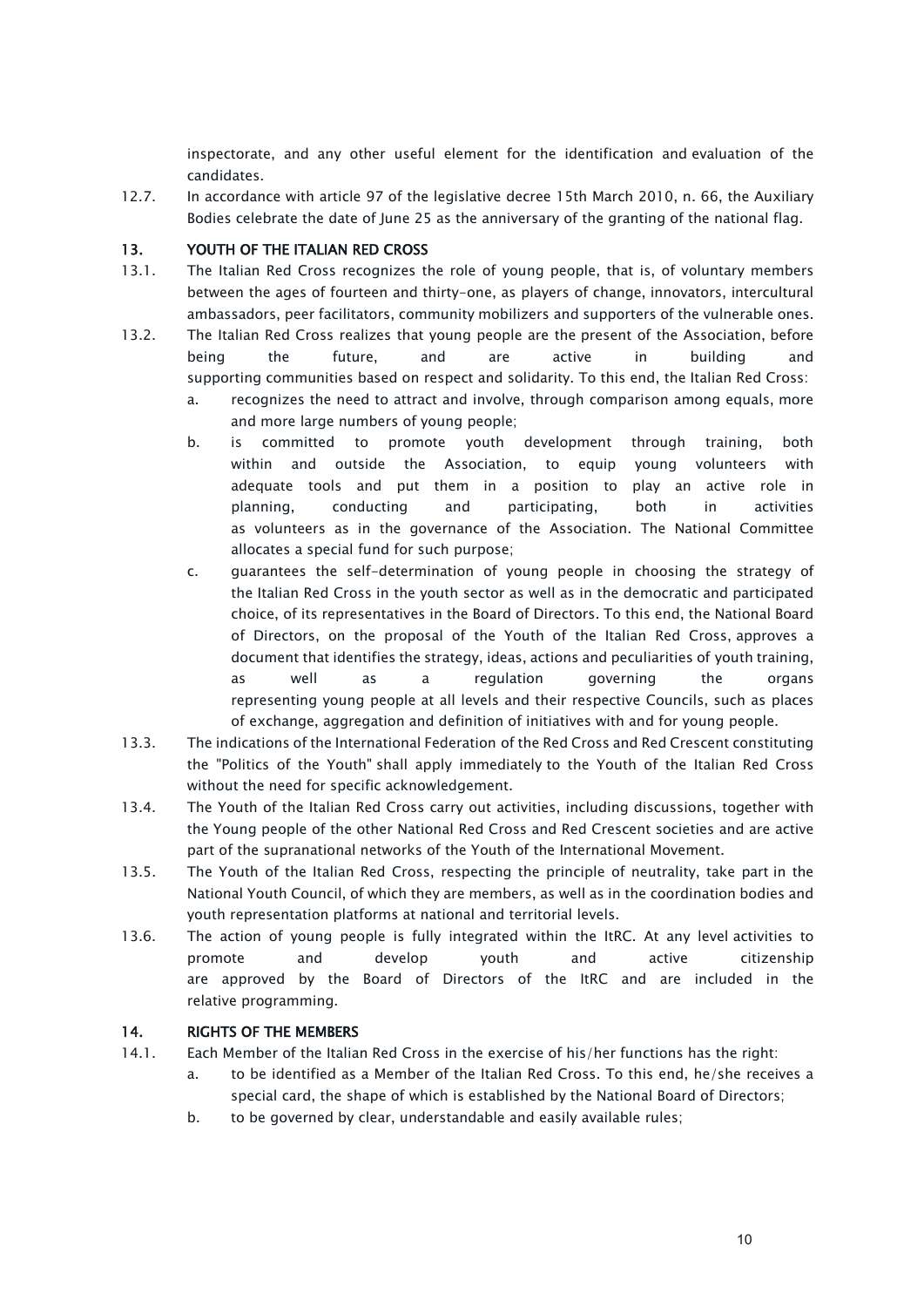- c. to express his/her thoughts in all circumstances through written or verbal communications submitted in a hierarchical order.
- 14.2. Voluntary members also have the right:
	- a. to take advantage of suitable premises, as well as of means and equipment made available by the Association;
	- b. if in service, to have available suitable uniforms the shape of which, together with that of badges, is decided by order of the National Board of Directors, without prejudice to the provisions of law for Auxiliary Bodies;
	- c. to obtain the advance or reimbursement of expenses, in relation to missions previously approved by the membership Committee, as well as obtain reimbursement of food expenses incurred during service hours and documented, in compliance with law and current regulations;
	- d. to move, with the formalities provided for by the regulation referred to in the previous article 11.4, to another Committee and with the automatic recognition of seniority, titles and qualifications. This is without prejudice to the rules dictated by the law for Auxiliary Bodies;
	- e. to an insurance covering civil liability towards third parties and the risks of illnesses and accidents occurred during the service for the Association, as well as  $-$  if the Assembly of the ItRC Committee decides it  $-$  to an insurance that covers civil liability, patrimonial damages and legal protection, relating to activities carried out as President or member of the Board of Directors;
	- f. a periodic health check, related to the activities carried out, by and with charges borne by the pertaining Committee, in accordance with the provisions of a specific regulation approved by the National Board of Directors, in compliance with the current legislation;
	- g. to be trained and prepared in relation to the activities to be carried out and to take part in training events organized at all levels, to ensure professionality of any type of service rendered inside and outside. Every CRI voluntary has the right to take part in training courses and organized specialization, with due consideration for his/her commitment to the initiatives and availability to follow, at the end of the event, the active initiatives and projects in his/her ItRC Committee, having regard to his/her personal inclinations. The ItRC Committees have the obligation to put in place what is necessary to ensure the exercise of this right;
	- h. to be informed periodically of the progress of activities and initiatives initiated;
	- i. to participate, with a personal, free, equal and secret vote in the election of the members of the Association's statutary bodies.
- 14.3. Volunteer members:
	- a. they are holders of an active electorate if registered for at least three months and in good order with the payment of the annual membership fee;
	- b. are holders of passive electorate if registered for at least three months, adult of age and in good order with the payment of the annual membership fee.
- 14.4. The members of the ItRC Volunteer Military Corps acquire the rights of active and passive electorate in accordance with the previous paragraph and exclusively if they perform service on a regular, continuous and free basis; this last requirement is certified by the competent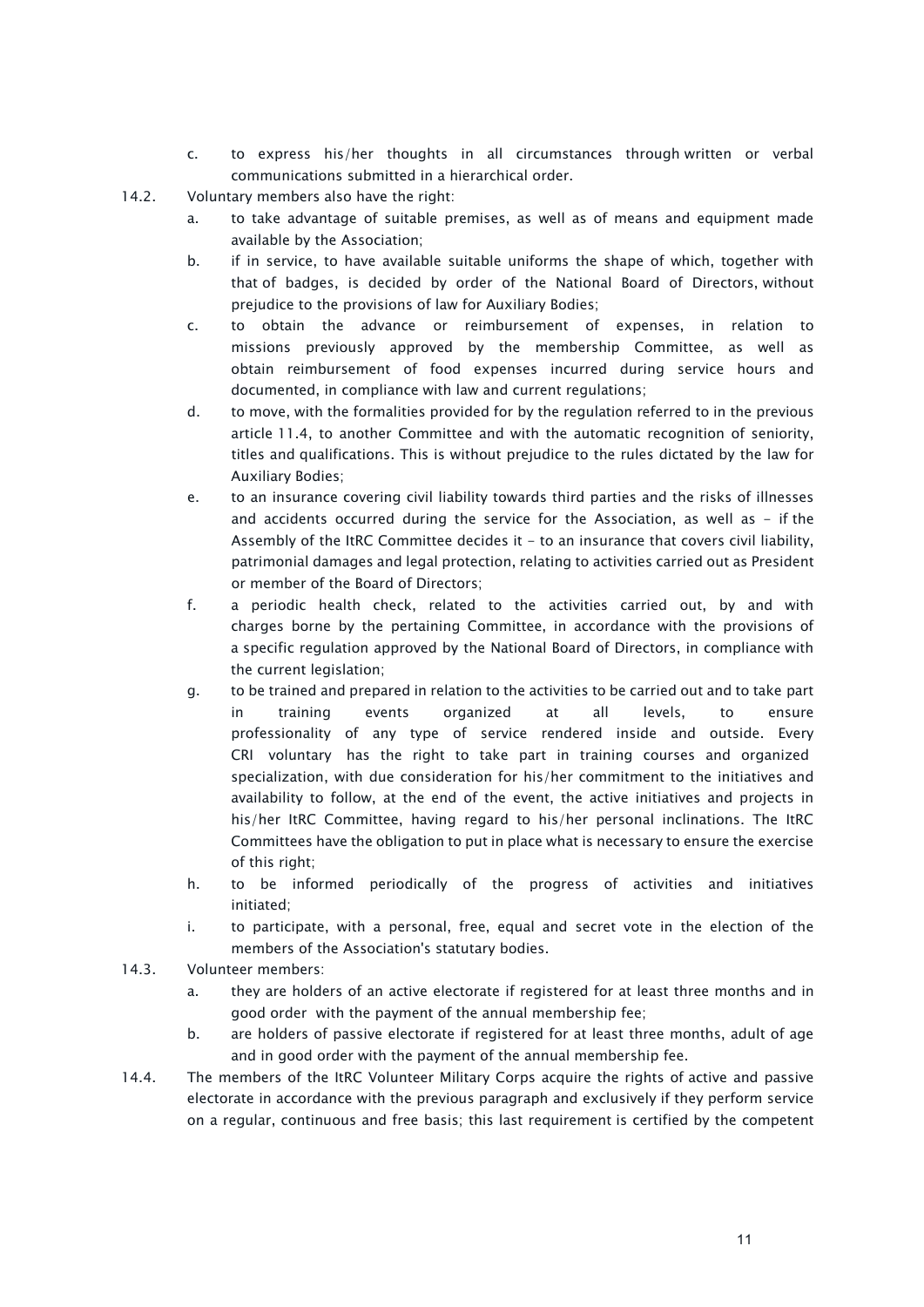Mobilization Center. In no case are the employees belonging to the Military Corps entitled to the passive electorate.

- 14.5. The ItRC Volunteer Nurses acquire the rights of active and passive electorate at the time of obtaining the registration number, provided they are in order with the payments of the annual membership fee.
- 14.6. The receipt of compensation, at any title from the Italian Red Cross entails, for the entire duration of the onerous relationship, the suspension of electoral rights.
- 14.7. The possible election to a position of a Member who does not meet the required requirements is void.

### <span id="page-11-0"></span>15. TRAINING

- 15.1. The action of the ItRC Members it presupposes training aimed at ensuring professionalism for any type of service rendered inside and outside. The training is instrumental to the qualitative growth of the service rendered, to the maturing of the Volunteer and the development of the Association.
- 15.2. The Italian Red Cross organizes training and specialization courses on activities, characterized by quality, professionalism and functionality to the initiatives and to the projects organized at various levels. To this end, CRI may set up regional or interregional training Centers or centers of the Autonomous Provinces of Trento and Bolzano, linking them to the the network the network with the National School. The relative regulation is approved by the National Board of Directors of the ItRC

# <span id="page-11-1"></span>16. DUTIES OF MEMBERS

- 16.1. Each member of the Italian Red Cross must maintain correct behavior and worthy of the Association to which it belongs. In particular, it is required to:
	- a. observe the Fundamental Principles of the International Red Cross and Red Crescent Movement, respect their emblems and prevent their abuse;
	- b. observe loyally and diligently the By-laws, the code of ethics, the regulations, the other current provisions;
	- c. to base his behavior on seriousness and commitment, in compliance with the provisions issued by the central and territorial governing Bodies of the Association;
	- d. not involve the Italian Red Cross in propaganda activities promoted or organized by political movements or associations of clear political inspiration;
	- e. follow on every occasion, both within the Italian Red Cross and in the external contacts, the hierarchical order as determined by the By-laws and the Regulations;
	- f. hold a responsible behavior at every level and in the use of each external communication tool, taking care to specify that his/her own opinions do not involve the entire Association, protect the confidentiality of all recipients of the activities, avoid associating the uniform and emblem with political, religious or philosophical discussions;
	- g. pay the membership fee annually within the established terms.
- 16.2. Volunteer members are also required to:
	- a. use courtesy, understanding, firmness and honesty in dealing with third parties as well as operate with impartiality and respect towards all parties recipients of the activity;
	- b. observe strict confidentiality on what is heard, seen or done during the service activity;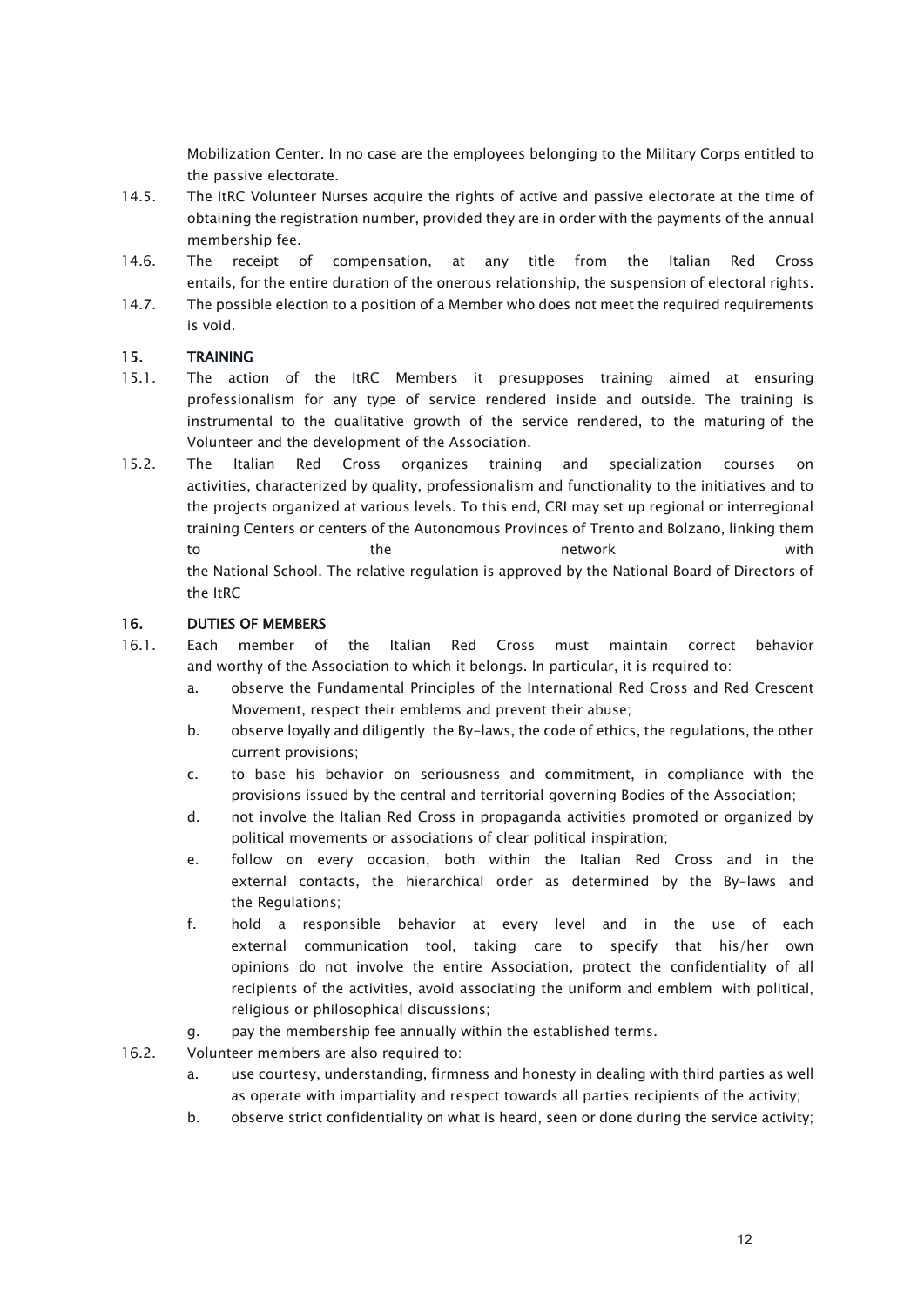- c. respect and properly use symbols, uniforms and equipment and any other type of material belonging to the Italian Red Cross;
- d. not enroll nor join associations that pursue purposes in contrast with the principles of the International Movement and/or that carry out activities directly competitive with those of the Italian Red Cross. Conflict situations are governed by the Code of Ethics;
	- e. actively participate in the Assemblies and meetings of the statutary bodies.
- 16.3. If the volunteer Member is designated to hold representative and coordination roles of the Association, he/she is also required to:
	- a. guarantee the transparency of the decisions, transmit information and notes regarding the new activities, make easy access to current provisions and ensure maximum publicity of the related innovations;
	- b. take an active part in the body for the expected duration;
	- c. deepen the nature and function of the body itself;
	- d. adequately prepare for the discussion of topics on the agenda of the meetings, also by collecting evaluations and advice from other Members;
	- e. refrain from deciding on matters in which he/her is involved;
	- f. ensure that a faithful record of the meetings is kept;
	- g. ensure, at the end of the mandate, the exhaustive transmission of information and documentation to favor continuity and effective action by those who will take over.
- 16.4. The violation of duties is punishable, according to the provisions of the following articles.

### <span id="page-12-0"></span>17. LOSS OF MEMBERSHIP STATUS

- 17.1. Each member can resign in writing and at any time.
- 17.2. Volunteer members lose the membership status:
	- a. in case of non-payment of the annual membership fee within the mandatory terms established by the National Board of Directors;
	- b. in case of inactivity, as governed by the national regulation referred to in the previous article 11.4.
- 17.3. The membership of the supporting Members expires after twelve months, unless renewed.
- 17.4. Membership status is also lost in the event of radiation.

### <span id="page-12-1"></span>18. DISCIPLINARY MEASURES

- 18.1. The disciplinary provisions of the warning, written admonition, temporary suspension for a maximum period of six months and the expulsion may be applied to the Shareholders, in relation to the seriousness of the infringements and/or breaches carried out in service. This is without prejudice to the laws on disciplinary matters applicable to Auxiliary Bodies.
- 18.2. Disciplinary measures are imposed upon contesting the behavior of the interested party, who must be able to know:
	- a. the object of the proceeding and the contested facts;
	- b. the office and the person responsible for the proceedings;
	- c. the date by which the procedure must end;
	- d. the office where he can view the documents;
	- e. the deadline for submitting his/her response and being personally heard.
- 18.3. A national disciplinary body is set up, elected by the National Assembly and composed of five members with proven association ethic, in possession of suitable legal competences, and who do not hold statutary positions or any other assignment of the Association. The National Disciplinary Board is competent for the disciplinary provisions on the Presidents and members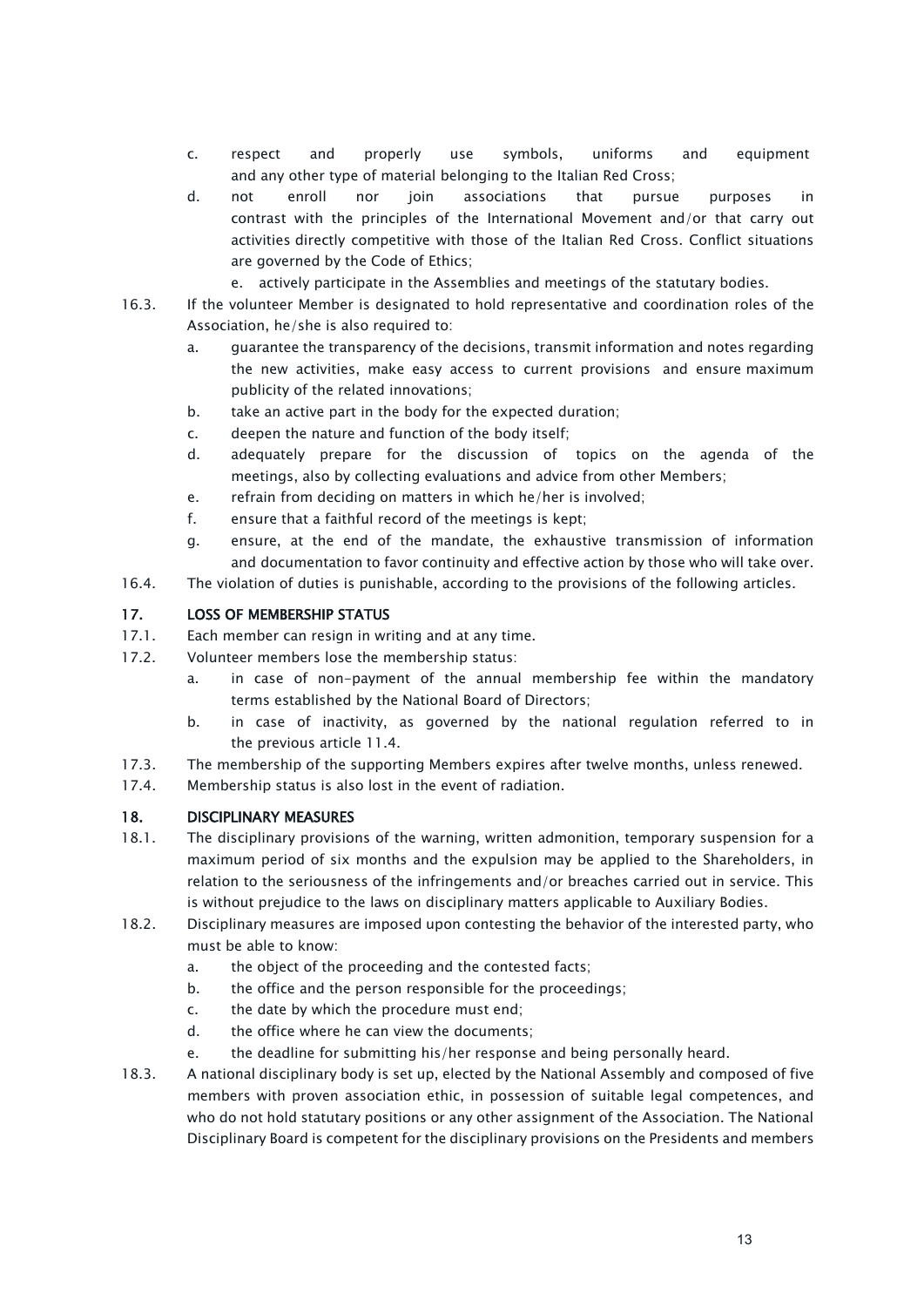of the Governing Councils at all levels, as well as on the appeals lodged on the measures adopted by the regional disciplinary bodies.

18.4. A regulation, approved by the National Board of Directors, regulates the cases involving the enforcement of disciplinary measures, the methods and the body responsible for adoption, appeals, as well as the composition, election, duration and functioning of the National Disciplinary Board, whose members cannot stand for the first successive elections of the Association's statutory bodies.

### <span id="page-13-0"></span>19. ACKNOWLEDGMENTS

- 19.1. The Italian Red Cross grants acknowledgments to those who distinguish themselves in the activities of volunteering or supporting, collaborating, defending, disseminating and fulfilling the principles and goals of the Red Cross.
- 19.2. The awards are distinguished in honors for merit and crosses of seniority of service.
- 19.3. A regulation, adopted by the National Board of Directors, regulates the procedures for the acknowledgment of awards.

# <span id="page-13-1"></span>TITLE IV - SYSTEM ORGANIZATION

#### <span id="page-13-2"></span>20. GENERAL PRINCIPLES

- 20.1. The Italian Red Cross system is inspired by the principles of subsidiarity, of democracy and electivity of the associative positions, of separation between the functions of direction and control and the autonomous operational functions of the territorial bodies, as well as the criteria of effectiveness, efficiency and economy.
- 20.2. The organizational structure must facilitate the Members in pursuing the goals of statutary provisions of the Association.
- 20.3. The Italian Red Cross is divided into the following territorial bodies:
	- a. a local organization, which acts in the territory, divided into Committees with independent legal personality;
	- b. a regional organization divided into Regional Committees and the Autonomous Provinces of Trento and Bolzano, which coordinates and controls, through specific attributions, the activity of the Committees of the region operating in the region, subject to the respect of the autonomy of each Committee;
	- c. a national organization, which establishes the strategy of the Association and approves general regulations, called the National Committee.

### <span id="page-13-3"></span>21. COMMITTEES

- 21.1. The Committees of the Italian Red Cross are the essential nucleus of the Association and allow the Association itself to extend its statutary activities to the entire national territory. They, as association basis and in compliance with the Principle of Unity, pursue the aims of the Italian Red Cross in accordance with the provisions of law and of these By-laws and in compliance with the directives and under the coordination and supervision of the Regional Committees.
- 21.2. Members of the Italian Red Cross relate to the Committees.
- 21.3. The Committees are set up in a homogeneous territorial context, normally equal to that of a Municipality, of one or more municipalities of a Metropolitan Area or of several Municipalities of modest dimensions and linked together for associative, geographical or historical ties. In establishing the Committees, the needs and resources of the territory as well as the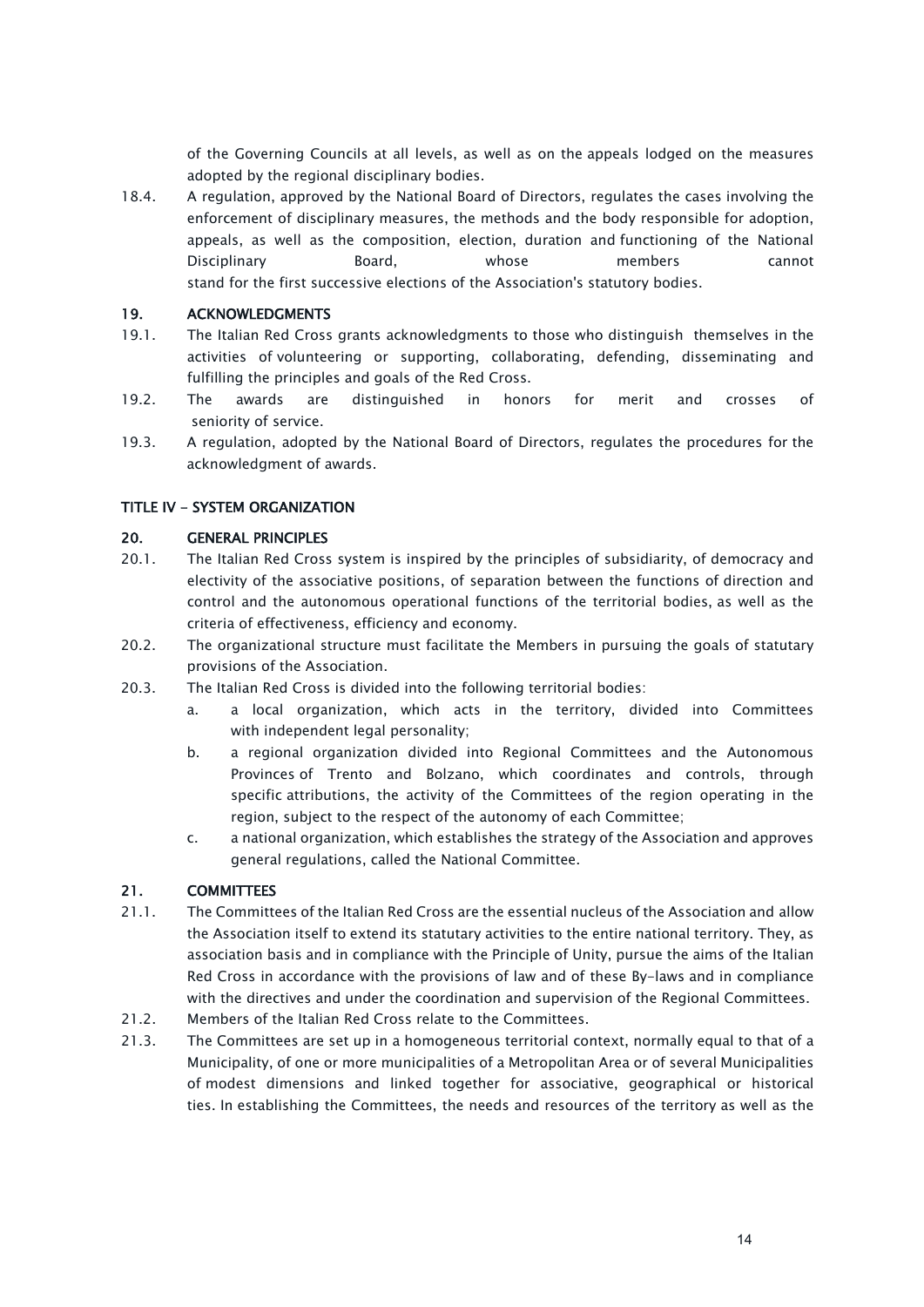political organization of the State are considered. The Committees are denominated with the indication of the territory in which they are constituted.

- 21.4. The Committees are autonomous subjects and are endowed with patrimonial autonomy since they derive the economic resources for their functioning and carry out their activities from the revenue provided for by art. 33 of Legislative Decree 3rd July 2017, n. 117 and any other revenue provided by law
- 21.5. The Committees are registered in the voluntary organizations section of the sole national register of the Third sector, with the application to them, unless otherwise provided by Legislative Decree 28th September 2012, n. 178, of the Third Sector Code referred to in Legislative Decree 3 July 2017, n. 117.
- 21.6. The corporate name must contain the indication of " volunteers' organization "or the acronym" ODV ".
- 21.7. The Committees operate with their own bodies, organizational, administrative, financial and operational autonomy.
- 21.8. The Committees can arrange for the procurement of goods and services and approve the local staff needs.
- 21.9. The Committees report their work to the Members and the Regional Committee through an annual financial statement drawn up in financial terms by 30th June of each year with all income and expenses reported, with separate indication of the change in assets.
- 21.10. The establishment of the Committees is ordered by the National Board of Directors, upon proposal of the competent Regional Committee, after hearing the territorially competent Committee, after verifying the existence of the requirements concerning the minimum number of members, the presence of adequate economic resources sufficient to guarantee the performance of the activities. A Regulation, approved by the National Board of Directors, disciplines the phases of the relative procedure. With the same procedure, once the loss of the required requirements is verified, the dissolution of the Committee, the transfer of the Shareholders, the amalgamation of its territory to one or more neighboring Committees, as well as the devolution of its assets is ordered.
- 21.11. The Regional Board of Directors proposes to put the Committee under special administration in case of serious irregularity in the management or the impossibility of functioning of the Committee, as well as if it ascertains that the additional situations referred to in art. 38 have occurred. It may also propose, after specific investigation, to put the Committee under special administration in case the Committee's annual report shows a negative result. If the conditions have occurred are met, the Regional Committee can, by motivated resolution, propose the dissolution of a Committee.
- 21.12. The Committees can establish offices of the Italian Red Cross in the Municipalities of the territory of competence. The offices of the Italian Red Cross are the offices of the Committee that set them up.
- 21.13. In accordance with the decree of the Minister of Health of 16th April 2014, the provisions of the law of 29th October 1984, n.720, do not apply to the Committees, with legal personality of private law.
- 21.14. The Committees are governed by these By-laws and by standard by-laws approved by the National Board of Directors of the Italian Red Cross. In the standard by-laws, however, the following items must be provided:
	- a. democratic structure and bodies as provided by the following articles 22, 23 and 24;
	- b. no profit goals for the services provided by members;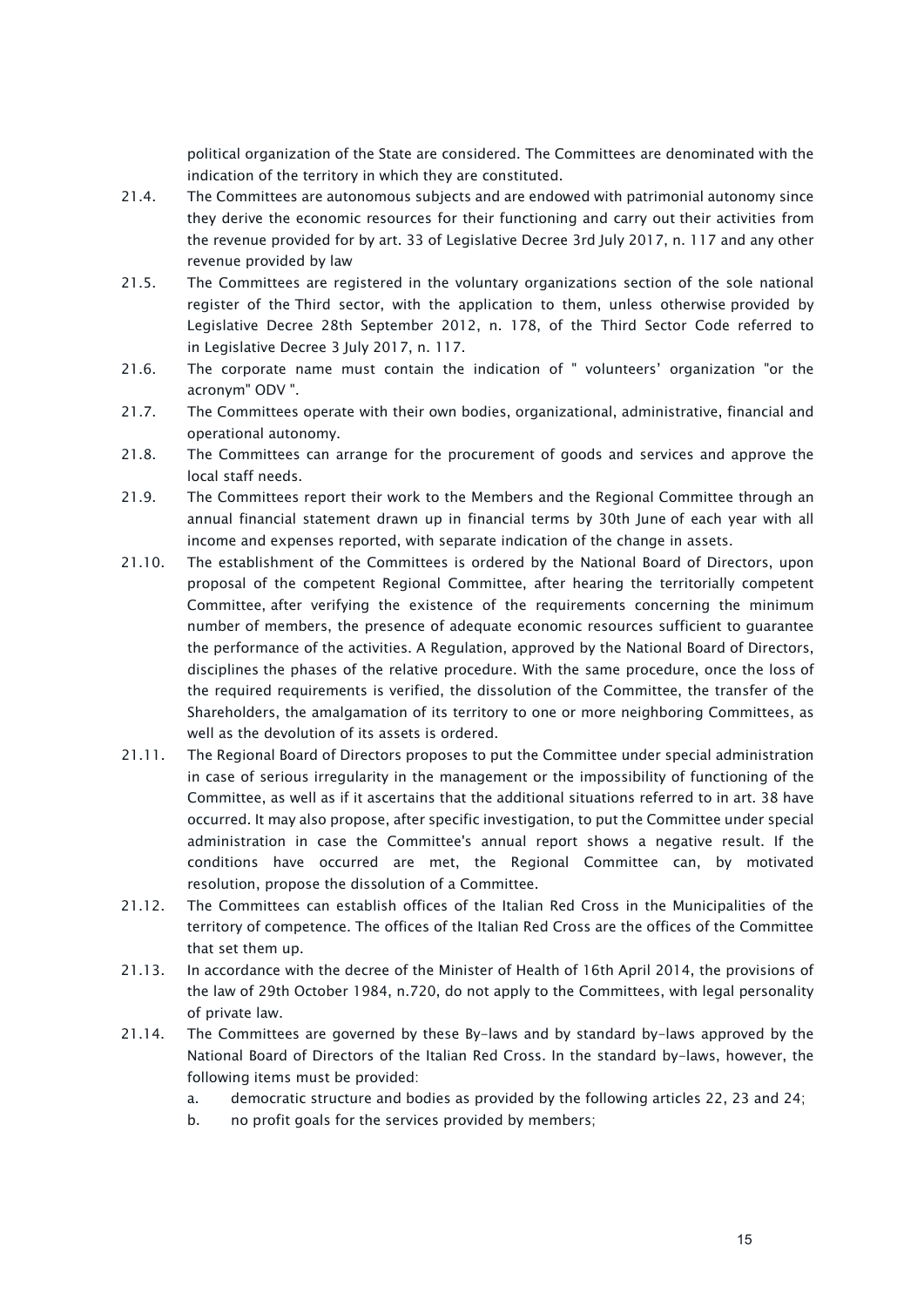- c. Members discipline: admission criteria, requiring the members of the Committees to be registered with the Italian Red Cross, exclusion criteria, as well as obligations and rights of the members;
- d. obligation of the Committees to support the association in carrying out the tasks of public interest, provided for by law and by these By-laws;
- e. hypothesis of possible appointment of a special administrator by the National President of the Committees in the event of serious irregularities in accounting, contractual reporting, personnel management or health management; failure to reimburse, in accordance with the applicable terms, the National Committee for staff costs of which the Committees make use of, of the amounts advanced to the aforementioned Committees for any reason, failure to comply with the national directives in strategic matters or with reference to the functions of public interest, actions or acts or conduct in contrast with the principles of the Movement International Red Cross and Red Crescent;
- f. hypothesis of possible dissolution of the Committees in case of impossibility of recovery, reorganization in the territory or remodulation of the activities, of noncompliance with current contractual and employment provisions;
- g. obligation to draw up and approve the budget, forecast budget and annual balance sheet to be sent to the National Committee through the Regional Committees and the Committees of the territorially competent autonomous provinces of Trento and Bolzano;
- h. possibility of signing agreements between the Committees and the National Committee and/or the Regional Committees, aimed at carrying out institutional activities of the Italian Red Cross or specific projects and defining the relevant amount;
- i. obligation to stipulate standard agreements between the Committees and the National Committee and/or the Regional Committees aimed at defining the activities to be carried out in favor of the Auxiliary Bodies for the performance of activities of public interest, including mission activities in the territory and those concerning training;
- j. possibility to enter into agreements by the Committees to perform their duties, with public administrations, regions, provinces, local bodies and territorially competent bodies of the national health service, as well as participation in public tenders and signing the relative contracts;
- k. possibility for the National Committee and for the Regional Committees and of the Autonomous Provinces of Trento and Bolzano to perform the function of purchasing center for all the Committees, upon their express request and subject to the advance of the relative financial resources;
- l. obligation of the Committees to appoint a Supervisory Body when the conditions are met and according to the methods set out in art. 30 of Legislative Decree 3rd July 2017, n. 117.
- 21.15. Any subsequent proposals for modification or revision of the Standard by-laws of the Committees are approved by resolution of the National Board of Directors.

# <span id="page-15-0"></span>22. THE SHAREHOLDERS ' MEETING

- 22.1. The Shareholders' Meeting is made up of all the voluntary Members registered in the Committee and holders of the right of active electorate.
- 22.2. The Shareholders' Meeting: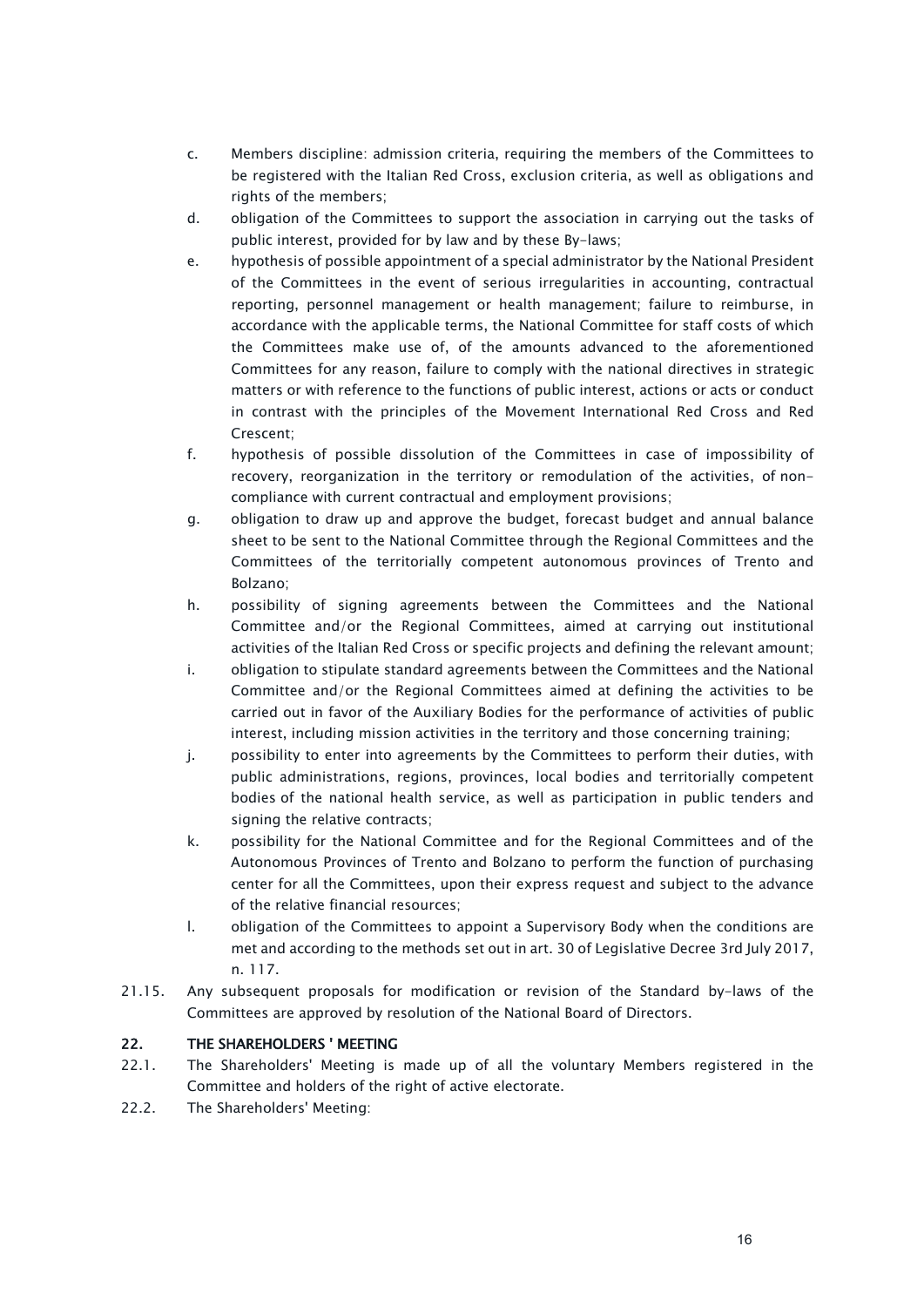- a. elects the President and the members of the Board of Directors, and can dishearten them;
- b. approves the general development lines of the Committee's activity, consisting of the service charter, the plan of activities and the consequent training initiatives, the forecast budget drawn up for the achievement of such objectives, as well as the annual activity report and annual balance sheet;
- c. appoints the auditor or the external certification body of the Committee's budget. The report of the auditor or external company or external auditing firm is sent to the Shareholders' Meeting and to the Board of Directors, as well as to the Regional Board of Directors.
- 22.3. The Shareholders' Meeting meets at least twice a year on an ordinary basis and, on an extraordinary basis, every time the Board of Directors or a third of the voluntary Members requests it. The President endeavors to ensure that the convenings are equally divided in the calendar year. The convening is made by the President through a notice, containing the agenda, posted on the Committee's register at least fifteen days before the date set for the meeting. The extraordinary session must be held no later than thirty days from the convening of meeting. The notice of meeting is also sent to the President of the superordinate ItRC Committee.
- 22.4. The Shareholders' Meeting is chaired by the Chairman and is validly constituted in the first call with the presence of at least half plus one person and, on second call, whatever is the number of those present.
- 22.5. The Shareholders' Meeting adopts its decisions by majority vote of those present, except in cases where the By-laws provide for a different majority
- 22.6. The minutes of the Shareholders' Meeting are drawn up, signed by the chairman and a secretary appointed for this purpose, and sent to the Chairman of the ItRC superordinate Committee within the following fifteen days.

# <span id="page-16-0"></span>23. BOARD OF DIRECTORS

- 23.1. The Board of Directors is composed of the President, who chairs it, a Vice President and three **Directors**
- 23.2. The Board of Directors is elected by the voluntary Members of the Committee in possession of the right of active electorate. The election procedures are established in a election regulation approved by the National Assembly. In any case, both genders and a representative of the Youth of the Italian Red Cross must be included within the Board.
- 23.3. 23.3. The Board of Directors:
	- a. deliberates on programs and activity plans and indicates the Committee's strategic priorities and objectives, in accordance with what resolved by the Shareholders' Meeting;
	- b. prepares the service charter, the plan of activities and consequent training initiatives, the forecast budget to achieve these objectives, and the annual activity report and annual budget;
	- c. approves the balance sheet changes made to achieve the objectives approved by the Shareholders' Meeting;
	- d. coordinates, also through delegates and project representatives, the activities of the Committee and verifies their compliance with local needs and with national and regional programming;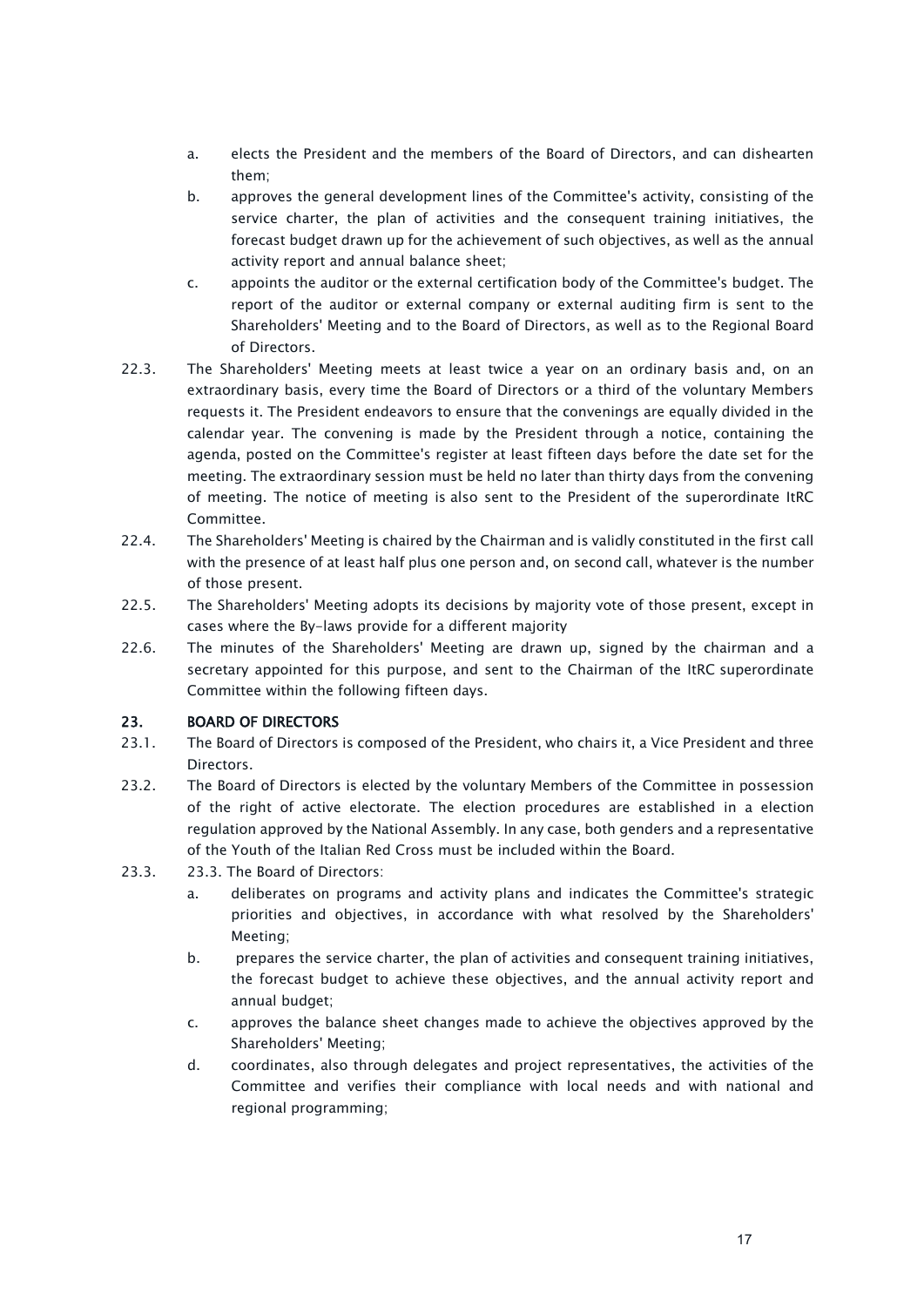- e. it can co-opt up to two additional members from the civil society and chosen for specific merits and professional skills. Co-option takes place with unanimous vote of the members of the Board. Co-opted personalities do not have the right to vote, lapse with the Board that co-opted them and take on the status of supporting Member. Those holding political positions cannot be co-opted.
- 23.4. At the first meeting, the Board of Directors appoints among its members the Vice President upon the proposal of the President. The Vice President performs his/her functions in case of absence or obstacle of the President.
- 23.5. The Board of Directors remains in office for four years. The members cannot be re-elected more than once consecutively in the same role, except for those Committees operating on a municipal territory with a population equal to or of less than 10,000 inhabitants.

# <span id="page-17-0"></span>24. PRESIDENT

- 24.1. The President:
	- a. represents the Italian Red Cross within the territorial ambit of the Committee;
	- b. represents all the members of the Committee;
	- c. exclusively, unless he/she delegates such function, manages the relationship with local authorities and with other external bodies and associations;
	- d. acts as legal representative and signs the fundamental acts of the Committee.
- 24.2. The President remains in office for four years and can only be re-elected once consecutively. In any case, whoever holds the top mandate of the Committee for more than eight consecutive years, whether elected or appointed, is immediately ineligible for the role.
- 24.3. The President may be disheartened by the Shareholders' Meeting upon request to place the matter on the agenda submitted by at least one third of the members. The motion of no confidence, which can be proposed only once during the term of office, is approved by a majority of two thirds of the voluntary Members holding the right to active electorate present at the meeting, and causes the forfeiture of the President and the Board of Directors, as well as the immediate appointment of a special administrator, who performs the functions attributed to the President and the Board of Directors.

# <span id="page-17-1"></span>25. LOCATIONS WITH LINGUISTIC MINORITIES

- 25.1. In Municipalities where there are linguistic minorities protected by the Constitution, by international treaties and by the laws of the Country, the Committees have the right to use the current regulations and material, including promotional documentation, in a bilingual manner.
- 25.2. When preparing the nominations for local offices any useful initiative is executed to ensure the representativeness of the different linguistic strains.
- 25.3. The National Committee and the Regional Committees provide the necessary support.

### <span id="page-17-2"></span>26. REGIONAL AND AUTONOMOUS PROVINCES OF TRENTO AND BOLZANO COMMITTEE

- 26.1. The Regional Committees, the Committee of the Autonomous Province of Trento and the Committee of the Autonomous Province of Bolzano:
	- a. perform associative duties assigned by law and by these By-laws;
	- b. perform control and coordination actions on the activities of the Italian Red Cross within their respective territories;
	- c. indicate the strategies of direction on the Committees regarding the activities to be carried out in the territory;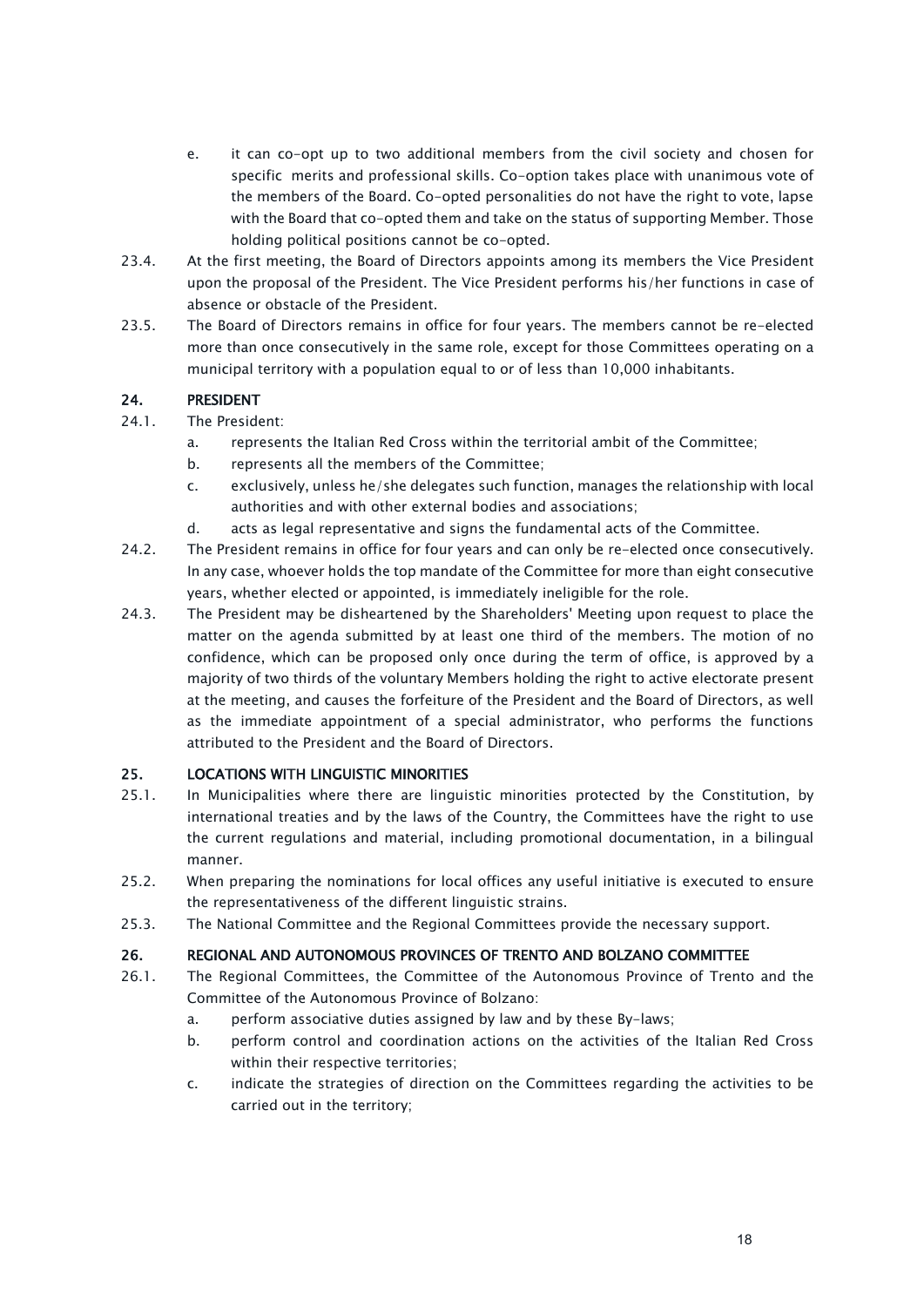- d. may organize activities and stipulate conventions or agreements that involve the entire territory of the region or of the autonomous province;
- e. establish regional training centers for the purposes referred to in Article 15 these Bylaws;
- f. approve the needs of employees relating to the regional compound only, in accordance with the provisions of the applicable collective bargaining agreements and manage them;
- g. may arrange for the centralization of the procurement procedures for goods and services on a regional basis ;
- h. institutionally interface with regional authorities, bodies and associations of regional importance.
- 26.2. In accordance with legislative decree 28th September 2012, n. 178, the Regional and the Autonomous Provinces of Trento and Bolzano Committees are registered by law in the voluntary organizations section, with the application to them, unless otherwise provided by Legislative Decree 28th September 2012, n. 178, of the Third Sector Code, pursuant to d.lgs. 3rd July 2017, n. 117.
- 26.2-bis. The corporate name of the Regional and the Autonomous Provinces of Trento and Bolzano Committees must contain the indication "voluntary organization" or the acronym "ODV".
- 26.3. The Regional Committees and the Autonomous Provinces of Trento and Bolzano Committees are autonomous subjects and are endowed with patrimonial autonomy as they find the economic resources for their operation and for the performance of their activities from the revenue provided for by art. 33, Legislative Decree 3 July 2017, n. 117, as well as any other entry required by law.
- 26.4. The Regional and the Autonomous Provinces of Trento and Bolzano Committees operate within their bodies with organizational, administrative, financial and operational autonomy, consistently with the provisions of law and these By-laws. Due to the peculiarities of the territorial, organizational, regulatory and autonomy elements, the Committees of the Autonomous Provinces of Trento and Bolzano apply the same criteria as the territorial committees for the purpose of complying with the requirements of Legislative Decree 117/2017.
- 26.5. The Regional and the Autonomous Provinces of Trento and Bolzano Committees report on their work to the Association by the preparing an annual balance sheet drawn up in financial terms by 30thJune of each year, where all income and expenses are reported with separate indication of the changes in assets.
- 26.6. The revenues of the Regional and the Autonomous Provinces of Trento and Bolzano Committees are made up of:
	- a. contributions and grants of any kind, coming from the Regions and from any other public and private body;
	- b. donations, bequests, public fundraising;
	- c. the fees deriving from the activity of the Regional Committee itself;
	- d. the contributions of the Committees and the National Committee, granted on the basis of specific regulations and only for services actually provided.
- 26.7. The bodies of the Regional and the Autonomous Provinces of Trento and Bolzano Committees are:
	- a. the Regional Assembly;
	- b. the Regional Board of Directors;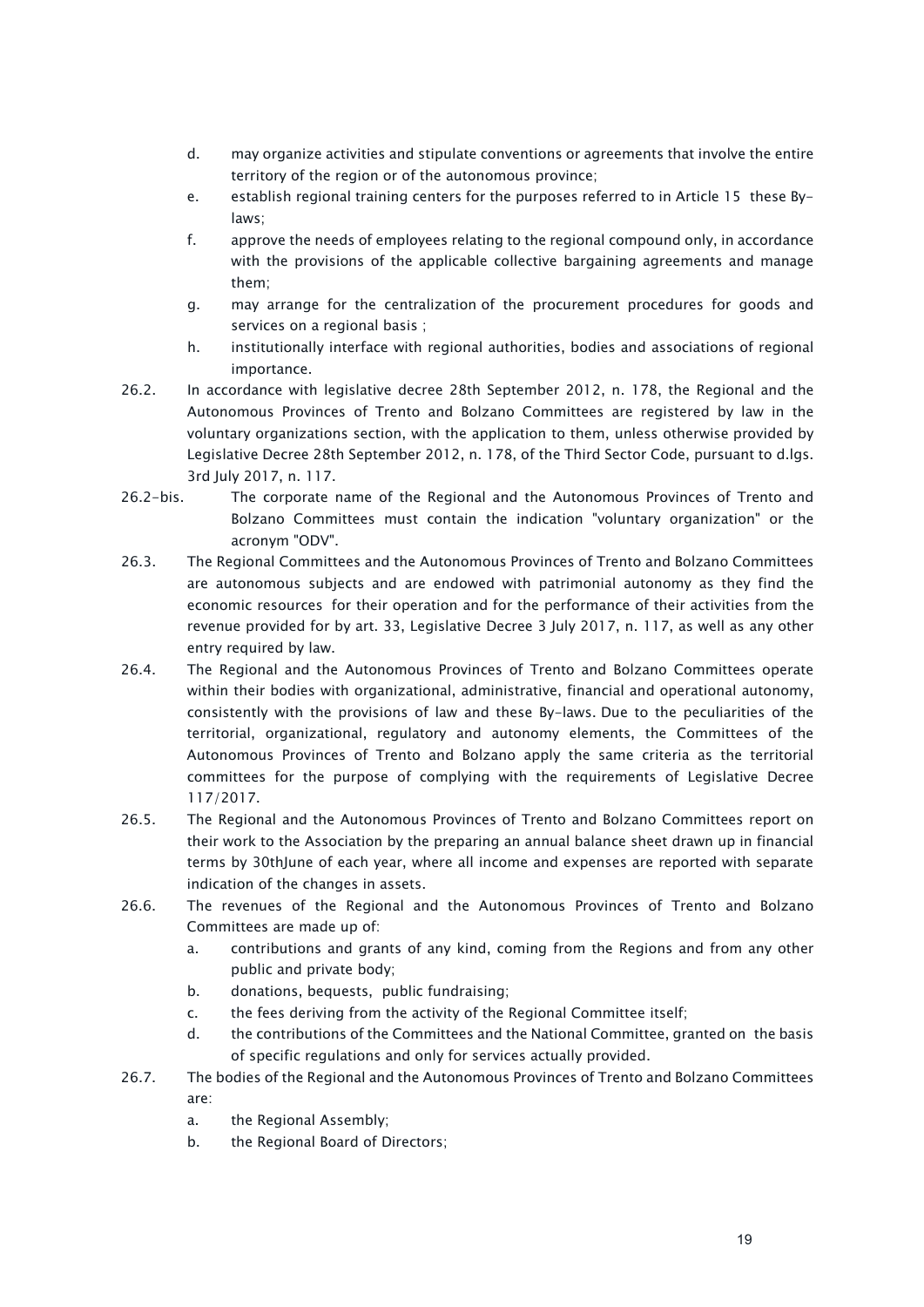- c. the Regional President;
- d. the possible Control Body when the conditions are met and as set out in art. 30 of d.lgs. 3rd July 2017, n. 117.
- 26.8. For the Regional and the Autonomous Provinces of Trento and Bolzano Committees without legal personality, in the absence of legal and patrimonial autonomy, the provisions relating to the obligation to prepare the budget estimate and balance sheet and the appointment of the auditor as well as Articles 26.1, lett. f) and g), 26.2, 26.2-bis, 26.3, 26.4, 26.5, 26.6 and 26.7, lett. d), do not apply.
- 26.9. If the conditions set out in art. 26.8 are met, the Regional and the Autonomous Provinces of Trento and Bolzano Committees operate with the bodies referred to in art. 26.7, lett. a), b) and c), with decision-making autonomy, within the framework of the directives issued by the National Committee.

# <span id="page-19-0"></span>27. THE REGIONAL ASSEMBLY

- 27.1. The Regional Assembly is constituted by the Regional President, who chairs it, by the members of the Regional Board of Directors and by the Presidents of the Committees established in the region. The representative of the Military Corp ItRC of ItRC and the Regional Inspector II.VV. operating in the region are also part of it, as observers. In case of absence or impediment, the Presidents of the Committees can delegate the Vice President or, in the alternative, a member of the Board of Directors to act on their place.
- 27.2. The Regional Assembly
	- a. approves the general lines of development of the region's activity, consisting of the plan of activities and the consequent training initiatives, the forecast budget prepared for the achievement of these goals, as well as the annual activity report and the annual balance sheet;
	- b. appoints the auditor or the external certification body of the Committee's balance sheet. The report of the auditor or of the external company or of the external audit firm is sent to the Assembly and to the regional Board of Directors, as well as to the National Board of Directors;
	- c. deliberates on the competences referred to in points d) and g) of the previous article 26.1.
- 27.3. The Regional Assembly meets at least twice a year on an ordinary basis and, on an extraordinary basis, whenever the Board of Directors, or a third of the members request it. The convening is made by the President through a notice, containing the agenda, posted on the register and published on the institutional website at least fifteen days before the date set for the meeting. The extraordinary session must be held no later than thirty days from the convening of the meeting. The convening notice is also sent to the President of the National Board of Directors.
- 27.4. The Regional Assembly is chaired by the Regional President and is validly constituted on first call with the presence of at least half plus one of the members and, on second call, whatever is the number of those present.
- 27.5. The Regional Assembly adopts its decisions by majority of those present, unless the By-laws provides for a different majority.
- 27.6. The minutes of the Assembly are drawn up, signed by the chairman and a secretary appointed for such purpose, and sent to the National President within the following fifteen days.

### <span id="page-19-1"></span>28. REGIONAL BOARD OF DIRECTORS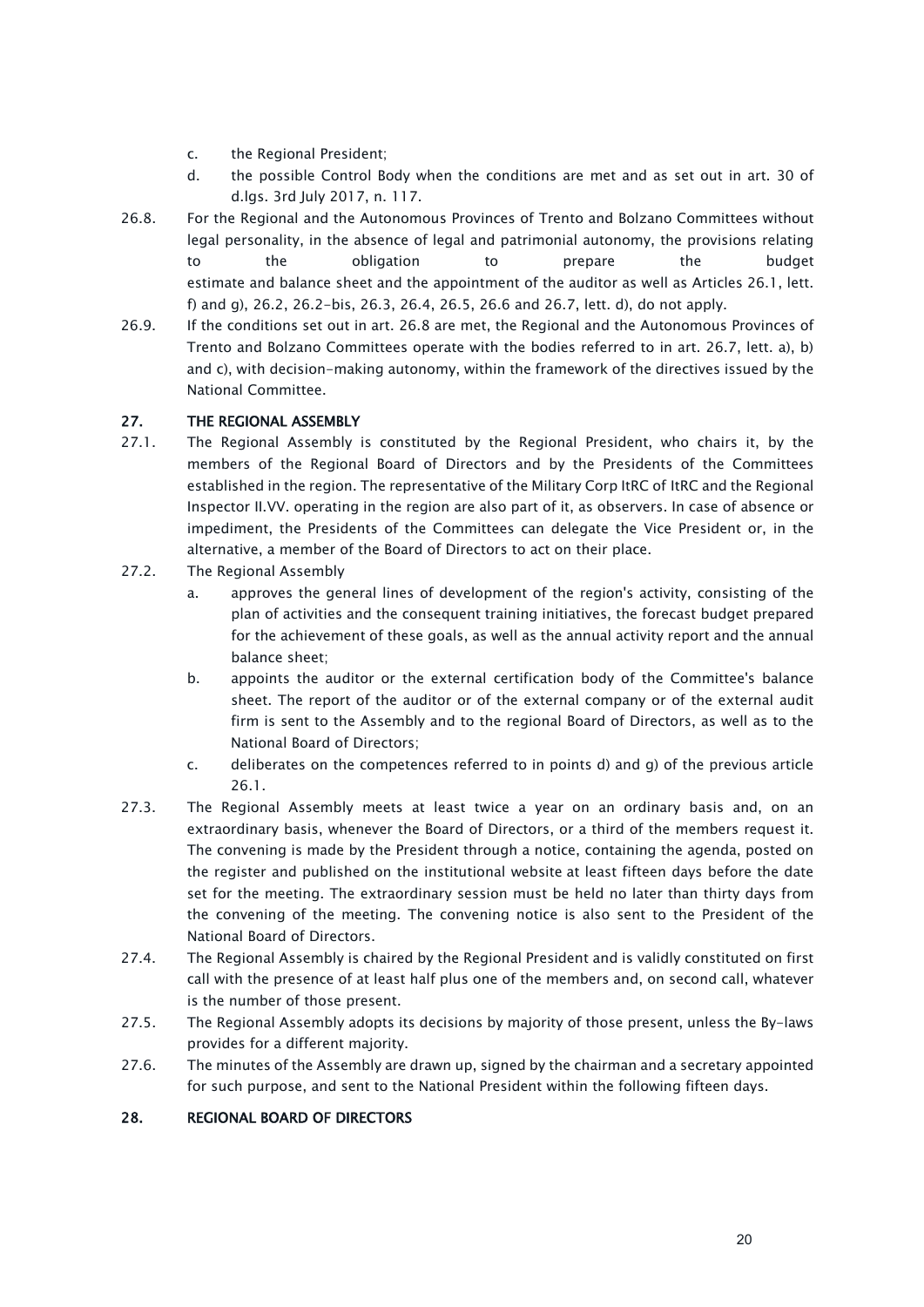- 28.1. The Regional Board of Directors is composed of the Regional President, who chairs it, two Vice Presidents and two Directors.
- 28.2. The Regional Board of Directors is elected by the Presidents of the Committees established in the region. If at least five Committees are not established in the territory, the President and the members of the Council are elected by all the voluntary Members of the region, holders of the right to active electorate. The election procedures are established within an electoral regulation approved by the National Assembly. In any case, both genders and at least one representative of the Youth of the Italian Red Cross, must be included within the Board to perform the functions of Vice President.
- 28.3. The Regional Executive Council:
	- a. deliberates on regional programs and activity plans and indicates regional priorities and strategic objectives in accordance with what resolved upon by the Regional Assembly;
	- b. prepares the plan of activities and consequent training initiatives, the forecast budget to achieve these objectives, as well as the annual activity report and the annual balance sheet;
	- c. approves the balance sheet changes made to achieve the objectives approved by the Regional Assembly;
	- d. appoints and dismisses the Secretary of the Regional Committee, to whom he entrusts operational management tasks. The Regional Secretary is responsible for achieving the objectives that the Board of Directors entrusts to him. A regulation establishes how the Secretary is hired. In any case, the Regional Secretary lapses at the time of termination of the Board of Directors that appointed him.
	- e. coordinates, also through delegates and project representatives, regional activities and verifies their compliance with regional needs and national and local planning;
	- f. appoints, if the committees concerned do not so act, the auditors or external certification bodies of the balance sheet of the Committees of the region;
	- g. proposes to the National Board of Directors, where necessary and in accordance with the provisions of these By-laws the appointment of a special administrator of a Committee of the Region;
	- h. it can co-opt up to two additional members from civil society chosen for particular merits and professional skills. The co-option takes place by unanimous vote of the members of the Board. Co-opted personalities do not have the right to vote, they lapse with the Board that co-opted them and assume the status of Supporting Member. Those holding a political position cannot be co-opted.
- 28.4. The Regional Executive Council remains in office for four years. Members cannot be reelected more than once in the same role without interruption.

# <span id="page-20-0"></span>29. REGIONAL PRESIDENT

- 29.1. The Regional President:
	- a. represents the Italian Red Cross in the regional context;
	- b. represents all the Members of the region;
	- c. exclusively manages, unless he/she delegates the relevant authority, relations with regional authorities and with other bodies and associations of regional importance;
	- d. exercises functions of legal representative and signs the fundamental acts of the Regional Committee;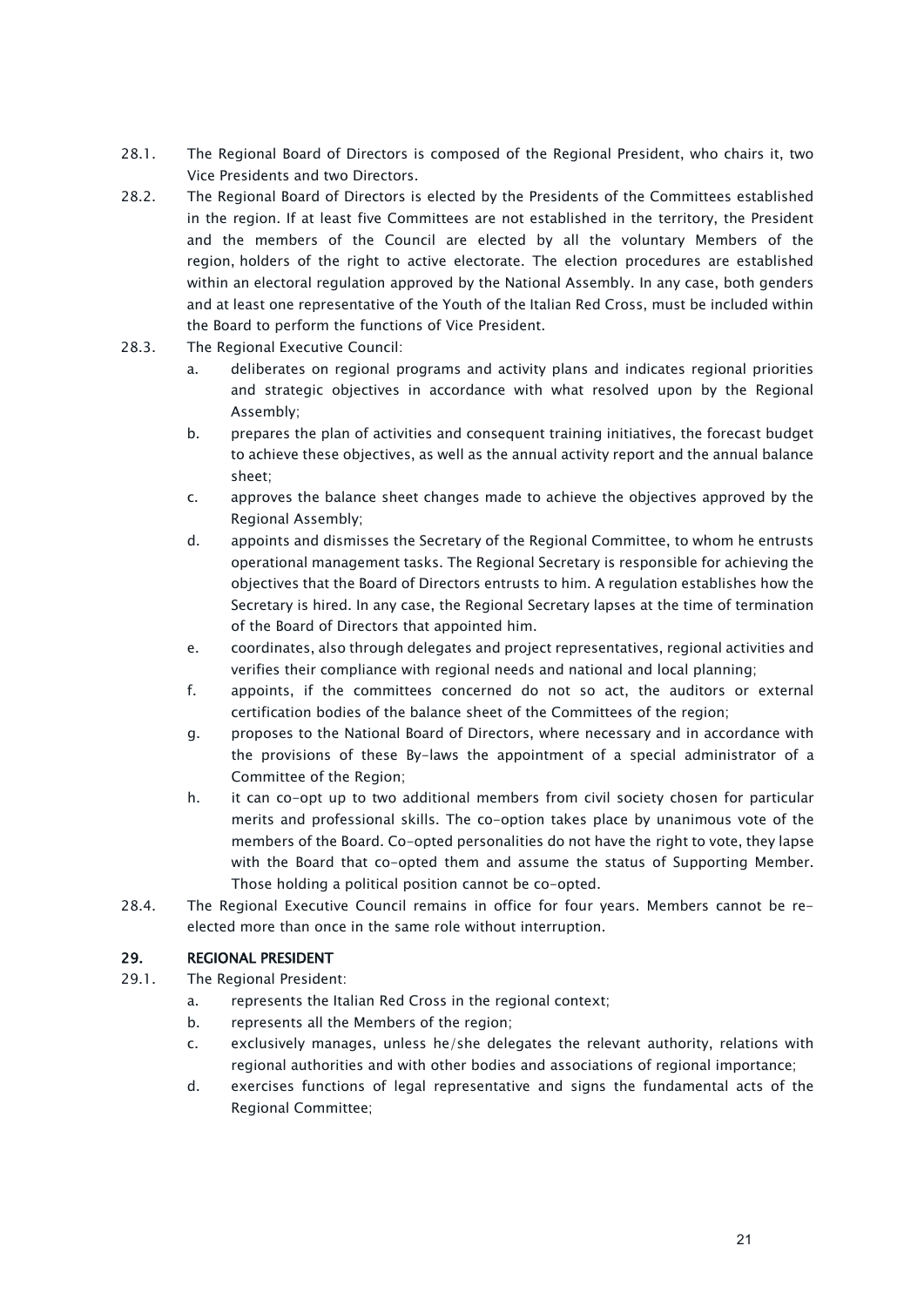- e. appoints, on a binding proposal from the Presidents of the Committees set up in each province or Metropolitan City, a contact person of the Italian Red Cross for relations with the Provincial Administration or of the Metropolitan City, the Prefecture and the other organs and administrations on a provincial scale. The specific competences attributed to the Auxiliary Bodies by the current civil defense legislation are preserved.
- 29.2. The Regional President can identify his deputy between the two Vice Presidents, to perform his/her functions in the event of his/her absence or impediment. Formal notification must be given of the appointment to the National President and to the presidents of the Committees of the region.
- 29.3. The Regional President remains in office for four years and may be re-elected only one time without interruption. In any case, also those who have held top mandates in the Regional Committee, whether elected or appointed, for over eight consecutive years, are immediately ineligible for such role.
- 29.4. The Regional President may be disheartened by the Regional Assembly, upon request to be placed on the agenda by at least one third of the members. The motion of no confidence, which can only be proposed once during the term of office, is approved by a majority of two thirds of the members of the Assembly present at the meeting, and causes the forfeiture of the President and the Regional Board of Directors, as well as the immediate appointment of a special administrator, who performs the functions of the President and the Regional Board of Directors.

### <span id="page-21-0"></span>30. ORGANISATION OF THE COMMITTEES ESTABLISHED IN THE CAPITAL OF ITALY

- 30.1. Pursuant to and for the purposes of these By-laws, in order to adapt the structure to the peculiarities of the Italian Capital Area and to allow a more incisive and widespread action of the Italian Red Cross in such territory, the Committee Metropolitan Area of Rome Capital (shortly, also simply called "Rome Committee"), has been set up with the tasks provided for by the standard statutes of the Committees and of coordination of all the Committees set up in the entire Metropolitan Area of Rome Capital.
- 30.2. The Capitoline Shareholders' Meeting is made up of all the members of the Committee as well as the members of the Committees set up in the Metropolitan Area of Rome Capital.
- 30.3. The Committee of the Metropolitan Area of Rome Capital, for the peculiarities of the territorial and organizational elements that characterize the Capital of Italy, also headquarters of the National Association, is a direct interlocutor of the National Committee in emergency, of the events or in all areas deemed necessary and justified by strategic and territorial reasons by the National Board of Directors.
- 30.4. In order to adapt its structure to the peculiar nature of Italy's capital city, and to allow a more impacting and widely spread action of the Italian Red Cross in such territory - pursuant to and in force of the effects provided for in these By-laws - the Committee for the Metropolitan Area of Rome is established (hereto for brevity as "Comitato di Roma") with tasks in line with the standard by-laws of the Committees and of coordination of all the Committees established in the entire Metropolitan Area of Rome Capital City.
- 30.5. The Capital City Shareholders Assembly consists of all the Committees Board Members and the members of the Committees established in the Metropolitan Area of Rome Capital City.
- 30.6. The Committee of Rome Capital City Metropolitan Area, given the peculiar territorial and organizational aspects characterizing the capital of Italy - which is also the registered office to the National Association - is the direct interlocutor to the National Committee, in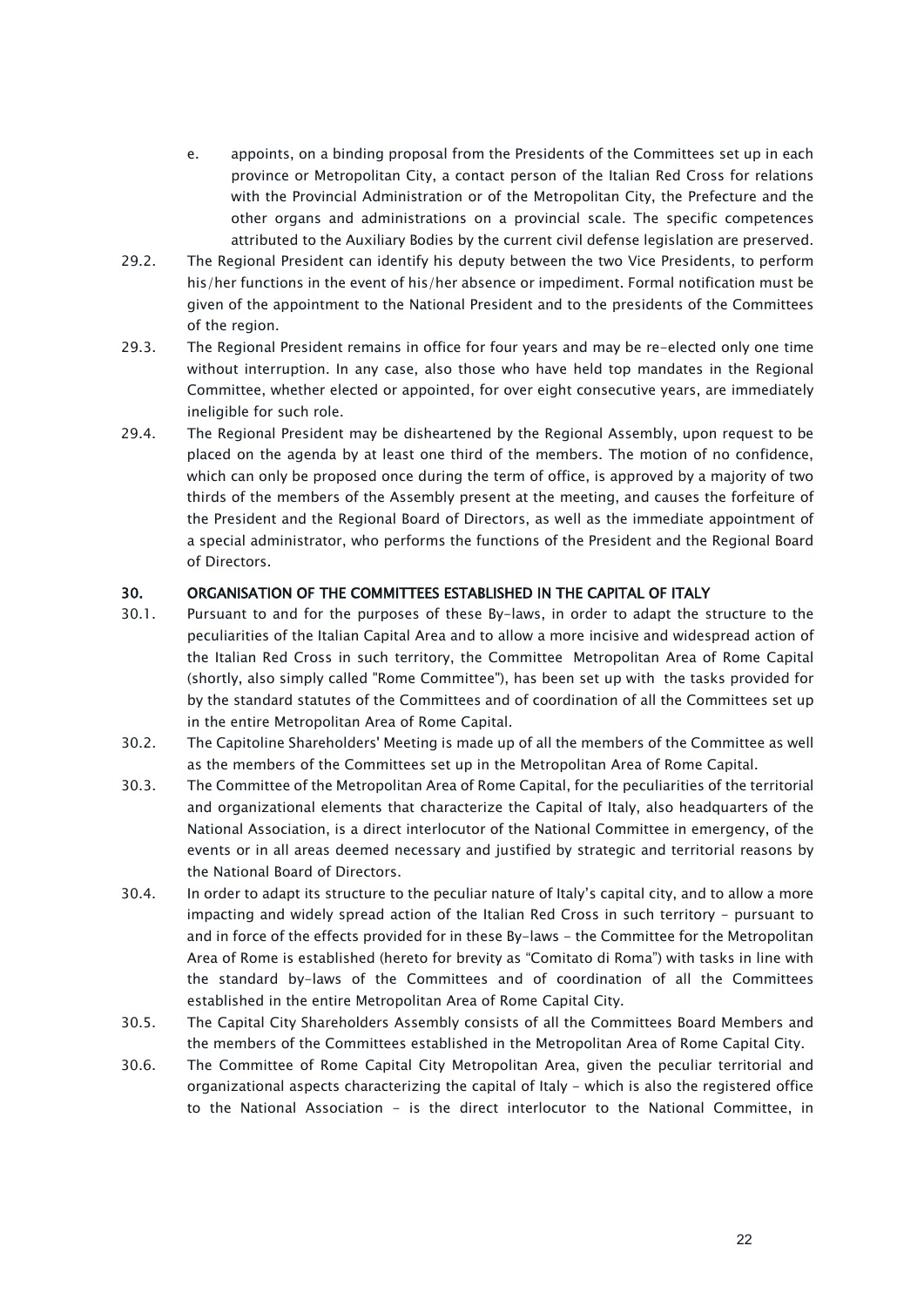emergency, for the events and all the areas considered as necessary and justified - by strategical and territorial reasons - by the National Board of Directors.

# <span id="page-22-0"></span>31. THE NATIONAL COMMITTEE

- 31.1. The National Committee formulates the mission and policy of the Italian Red Cross, develops the structure and the culture necessary to pursue the intended purposes, defines the criteria regulating the relationships with vulnerable collectives, beneficiaries, members and employees.
- 31.2. The National Committee approves the needs of employees within the national level and in the unities directly administrated, according to what foreseen by the enforcing laws of collective bargaining.
- 31.3. The National Committee has its registered office in Rome.
- 31.4. The Bodies of the National Committee are:
	- a. The National Assembly;
	- b. The National Board of Directors;
	- c. The National President;
	- d. The Secretary General.;
	- e. The National Council;
	- f. The Board of Auditors;
	- g. The Supervisory Body.

# <span id="page-22-1"></span>32. THE NATIONAL ASSEMBLY

- 32.1. The National Body is the highest representative body of the Italian Red Cross.
- 32.2. The National Assembly consists of the following bodies: the National President, two National Vice Presidents, two National Advisors, the President of the Regional Committees of the ItRC and of the autonomous Provinces of Trento and Bozen, the President of the Committees of the ItRC, the National inspector of the ItRC Volunteer Military Corps and the National Inspector of the II.VV. In case of absence or impediment, the President of the Committees can delegate as a substitute a Vice President or a Member of the Board of Directors.
- 32.3. The National Assembly:
	- a. defines the mission and policy of the Italian Red Cross, approving the relevant strategic plan.
	- b. Approves the reports of the activities and educational initiatives as foreseen by the National Board of Directors;
	- c. determines the amount of the annual membership fee;
	- d. deliberates the modifications to the By-laws with the two third majority of the members;
	- e. can approve recommendations to update the regulations;
	- f. appoints one of the members of the Body of Auditors, as per following article 35-bis below;
	- g. assesses the compliance to the national laws of the purposes of the Red Cross and Red Crescent.
	- h. approves the provisional budget and the annual balance sheet of the Italian Red Cross and of the Red Crescent.
- 32.4. The National Assembly gathers at least once a year in ordinary way and in extraordinary way whenever the Board of Directors, the National Council or a third of the members would require it. The meeting is called by the National President through a notice – containing the agenda – published on the institutional website at least 15 days before the scheduled date for the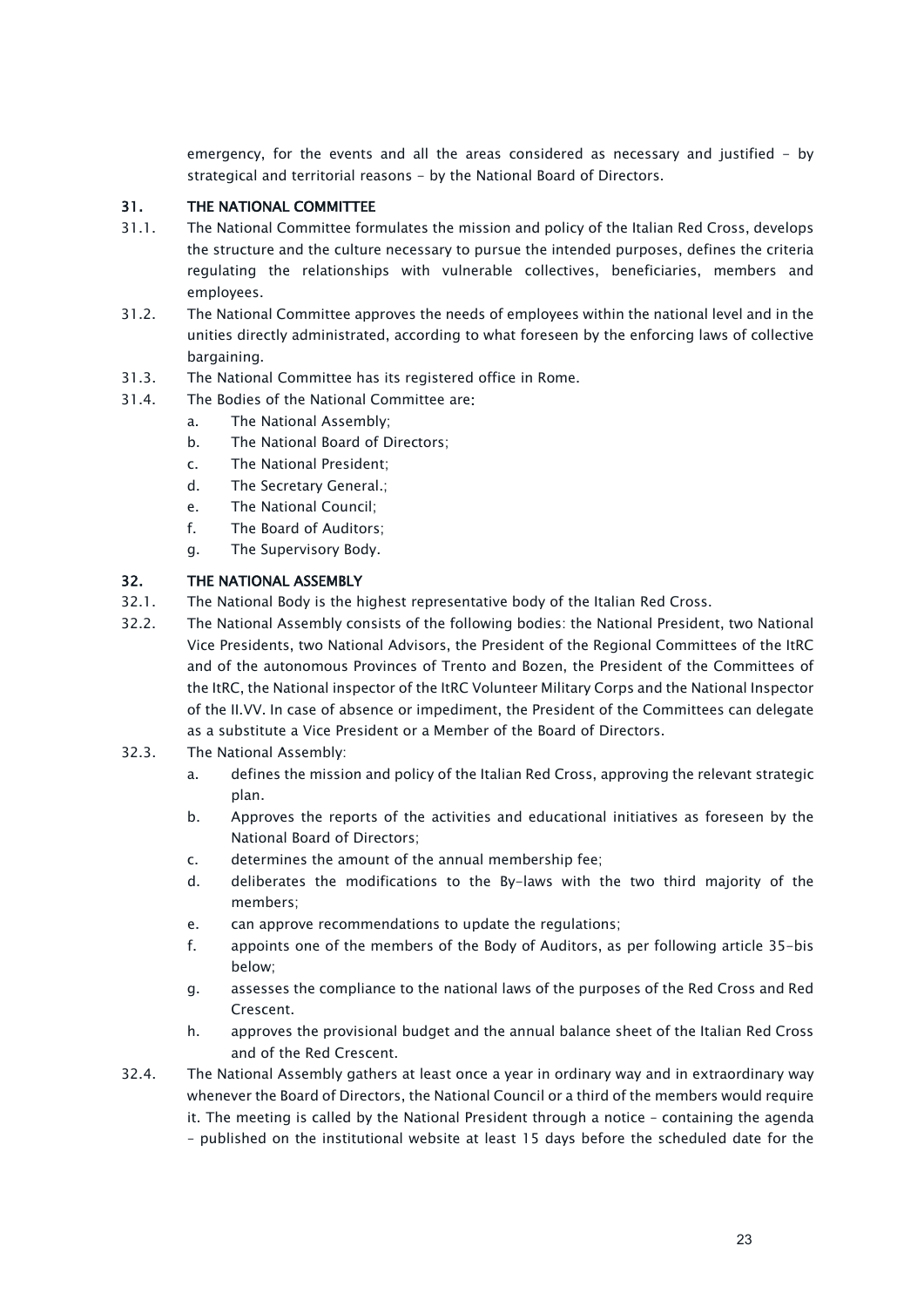meeting. The extraordinary session must be held not later than 30 days from the call for meeting.

- 32.5. The National Assembly is chaired by the National President and is validly constituted in first call with the attendance of at least the half of the members plus one and in a second call whatever the number of attendees might be.
- 32.6. The National Assembly adopts its decisions according to the majority of the attendees, except where a different majority is provided by the Bylaws.
- 32.7. Relevant written minutes of the National Assembly must be drawn up, underwritten by the President and a Secretary of the meeting, and published on the Institutional website by the following 15 days.

### <span id="page-23-0"></span>33. THE NATIONAL BOARD OF DIRECTORS

- 33.1. The National Board of Directors consists of the National President, who presides it, of two Vice Presidents and two Advisors.
- 33.2. The National Board of Directors is elected by the President of the Committees, the President of the Regional Committees and the Autonomous Provinces of Trento and Bozen. The procedure of election is established according to an election procedure approved by the National Assembly. In any case, within the National Board, both genders must be present and at least a representative of the *Giovani della Croce Rossa Italiana* (Youth of the Italian Red Cross) must act as a Vice President.
- 33.3. The National Board of Directors:
	- a. deliberates on the programs and plans of actions and indicates the priorities and strategical objectives of the Italian Red Cross coherently with what approved by the National Assembly;
	- b. deliberates the National plan of the activities and relevant educational initiatives;
	- c. approves the budget changes to reach the approved objectives approved by the National Assembly;
	- d. approves the regulations foreseen by these By-laws after acquiring the favorable opinion of the National Council;
	- e. institutes the CRI Committees;
	- f. allows and revokes the use of the identifying emblem and the logo;
	- g. coordinates also through the delegates and referents of the project the national activities and verifies the compliance to the necessities of the national planning;
	- h. decides on the proposals of the commissioner of the Committees expressed by the Regional Board of Directors;
	- i. can co-opt up to two additional members from the civil community to be selected for relevant merits and professional skills. The co-option must be unanimously taken by all the members of the Board. The co-opted personalities do not have the right to vote, terminate their office together with the board that has co-opted them and acquire the status of supporting member. No person ca be co-opted who covers a political charge;
	- j. can authorize the constitution of the Committees of the Metropolitan Areas, corresponding to such territorial level, in place and with the powers of the corresponding Committee.
- 33.4. The National Board of Directors stays in charge four years. The members cannot be re-elected more than one time consecutively for the same role.

### <span id="page-23-1"></span>34. THE NATIONAL PRESIDENT

34.1. The National President: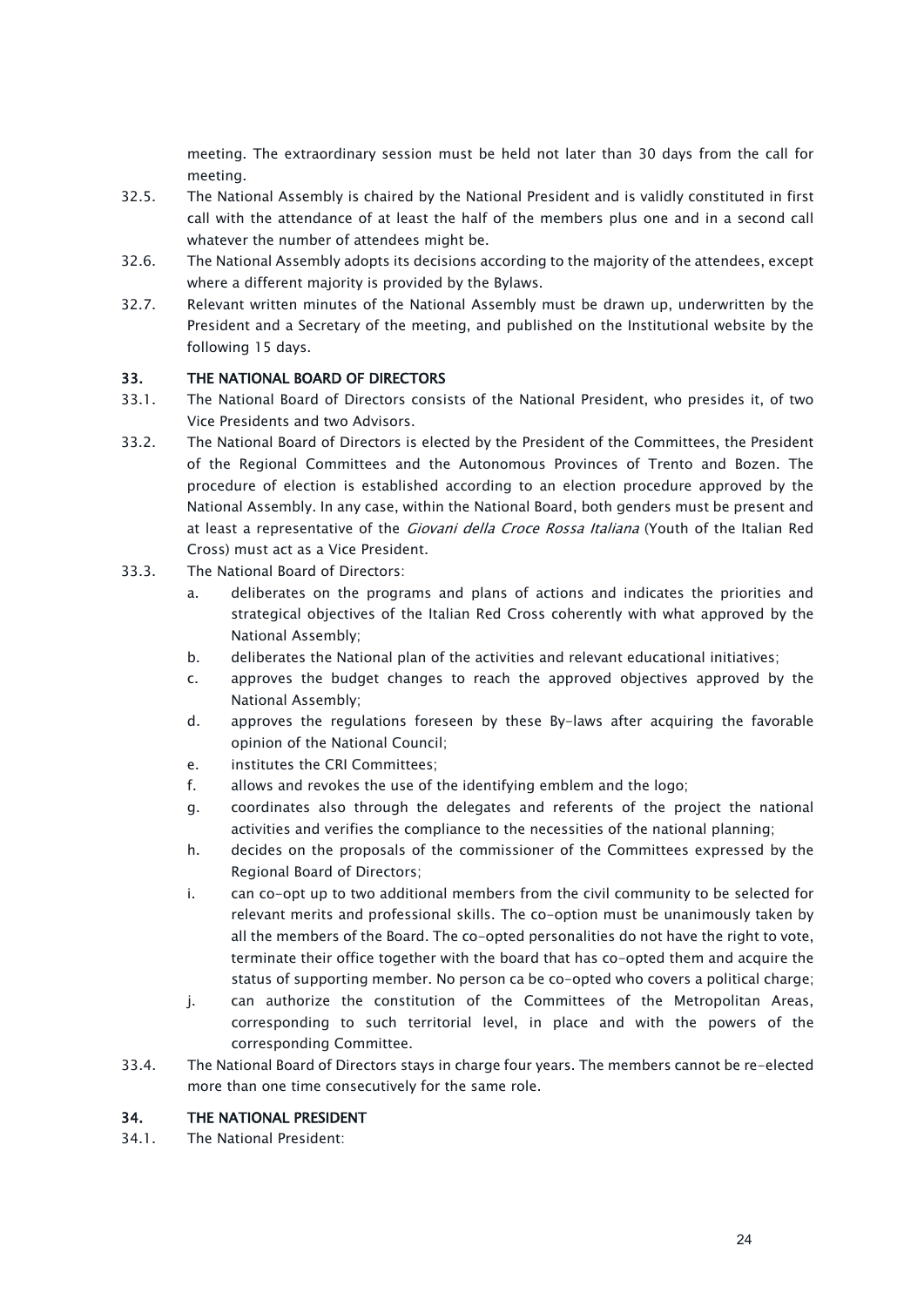- a. represents the Italian Red Cross both in Italy and abroad, in front of third parties and in court;
- b. represents all the members of the Italian Red Cross;
- c. c. takes care of the relationship with other National Societies and bodies of the Movement and seats by his/her own right in the relevant bodies as the representative of the Italian Red Cross;
- d. takes care of the relationships with the institutional authorities of the Republic of Italy and with other nationally spread external institutions and associations;
- e. in wartimes and upon the deployment of the State's Army, takes the power, pursuant to the law in force.
- f. in case of calamities of national or superregional relevance, takes the coordination of all first aid services of the Association.
- 34.2. The National President can indicate, between the two Vice President his/her own vicar, carrying out his/her functions in case of his/her absence or impediment. Such appointment must be formally communicated to the National Board of Directors, to the Secretary General and to the President of the Regional and of the Autonomous Provinces of Trento and Bozen Committees.
- 34.3. The National President stays in charge for four years and can be re-elected only one time consecutively. In any case, anyone is immediately un-eligible to the role, who has covered a top role at national level, whether elected or appointed, for more than 8 consecutive years.
- 34.4. The National President can be disheartened by the National Assembly, upon request to be inserted in the agenda by at least one third of the members. The motion of no confidence, which can be proposed only once over the duration of the mandate, is approved by a majority of two thirds of the members of the Assembly and causes the disqualification of the President and of the National Board of Directors and the immediate call for elections. In the *interim* a collegium composed of three Regional Presidents chosen by lot will carry out the functions of the President and of the National Board of Directors and will be chaired by the most senior for subscription to the Association.

# <span id="page-24-0"></span>35. THE NATIONAL COUNCIL

- 35.1. The National Council consists of the National President, who chairs it, the members of the National Board of Directors, the Regional and the Autonomous Provinces of Trento and Bozen President.
- 35.2. The National Council normally gathers every two months and, under extraordinary circumstances, whenever the President or one third of the members deem it necessary.
- 35.3. The National Council:
	- a. ensures a constant coordination and the loyal cooperation between the national and territorial levels of the Italian Red Cross;
	- b. expresses an opinion on the accomplishment of objectives assigned to the Secretary General;
	- c. expresses a binding opinion on every proposal of internal regulations of the Italian Red Cross.

### <span id="page-24-1"></span>35-BIS BOARD OF THE AUDITORS

35-bis 1. The Board of the Auditors is composed by three members chosen among registered accountants or in possession of the requirements provided by the prevailing legislation for carrying on such function. One member is appointed by the National Assembly; one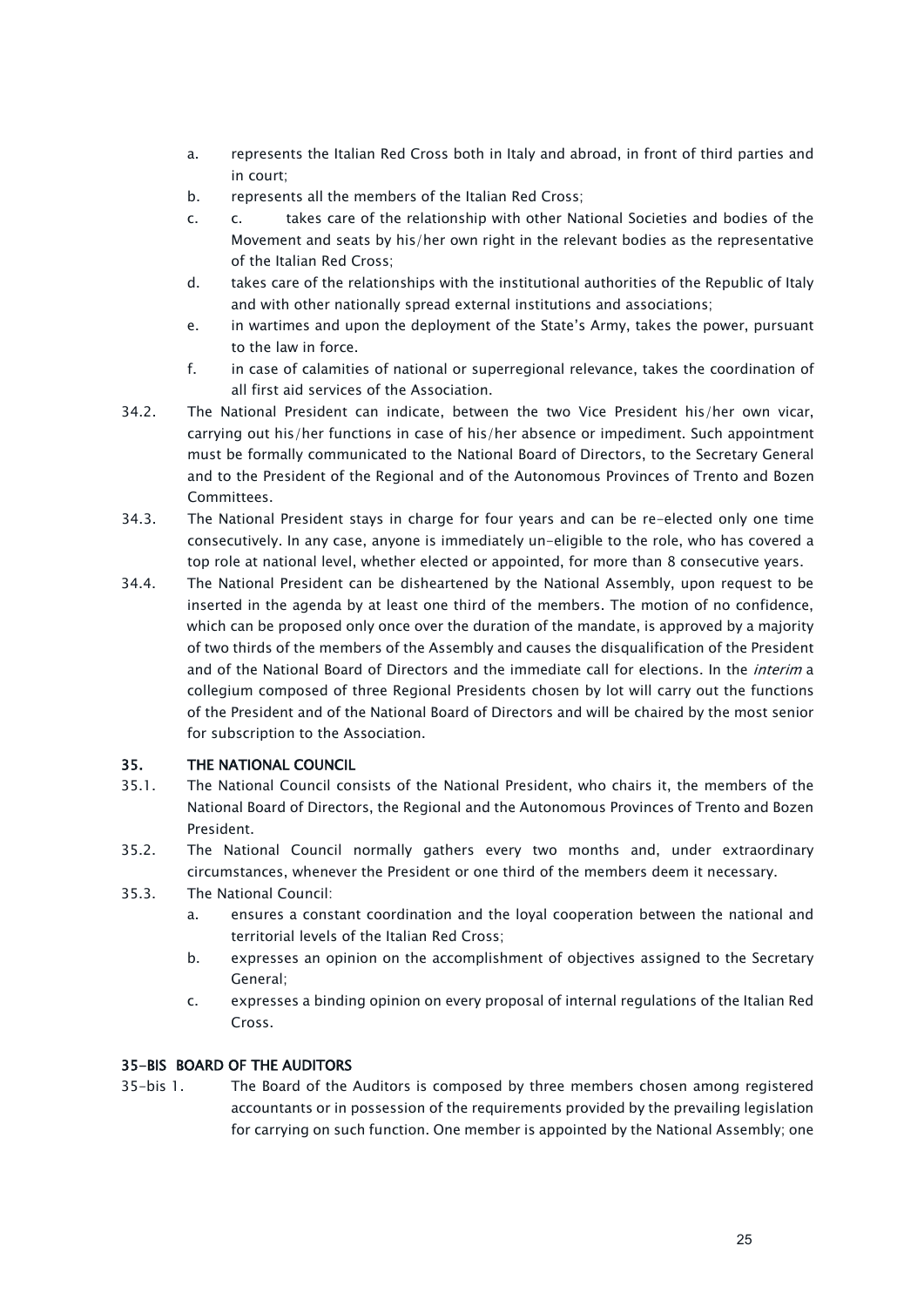member is appointed by the National President; one member is appointed by the National Board of Directors, also upon the proposal by the interested Ministries.

- 35-bis 2. The Board of Auditors oversees the financial administration of the Association, ascertains the regular bookkeeping, examines the proposals of the preliminary budget and of the balance sheet, drawing up the relevant reports, and performs treasury audits.
- 35-bis 3. The members of the Board of Auditors can attend, without right to vote, the meetings of the National Board of Directors.
- 35-bis 4. The members of the Board of Auditors stay in charge three years and can be reconfirmed.

### <span id="page-25-0"></span>35-TER SUPERVISORY BODY

- 35-ter 1. The supervisory Body, also in a monocratic form, is appointed by the National Board of Directors among persons showing adequate professional skills and belonging, pursuant to section 30 of the d.lgs.117/17, to the categories of the subjects described in article 2397, section 2 of the civil code. At the time of the appointment, the National Board of Directors determines also the remuneration for the Supervisory Body.
- 35-ter 2. The Supervisory Body, pursuant to article 30, section VI, first sentence and VII of the d.lgs.117/17, supervises the observance of the law and of the By-laws, in compliance with of the principles of correct administration and in particular on the adequacy of the organizational, administrative and accounting framework and on its actual functioning.
- 35-ter 3. The Supervisory Body exercises any other power as provided for by the prevailing regulations or the By-laws.
- 35-ter 4. The Supervisory Body stays in charge three years and can be reconfirmed.

### <span id="page-25-1"></span>36. SECRETARY GENERAL

- 36.1. The Secretary General oversees the management of the Italian Red Cross and exerts his/her activities following the guidelines of the National President and of the National Board of **Directors**
- 36.2. The Secretary General:
	- a. implements the resolutions of the National Board of Directors and the instructions given to him/her by the National Assembly;
	- b. draws up the preliminary budget, the annual balance sheet and the financial reports;
	- c. organizes the services of the Secretariat and decides its structure in compliance with the resolutions of the National Assembly and the National Board of Directors. To this end, he/she can hire resources in conformity with the law and the internal regulation. In any case, the guidelines of the Secretariat structure are subject to the approval by the National Board of Directors;
	- d. performs any other function attributed to him/her by the law, the By-laws or handed over by the National Board of Directors or the National President and reports thereon.
	- e. Attends, with consultative vote, to the meetings of the National Board of Directors, of the National Council and he/she is by law the Secretary of the National Assembly.
- 36.3. The Secretary General is appointed by the National Board of Directors which can revoke him/her in case of failure to attain the assigned objectives. A Regulation sets out the modalities of hiring of the Secretary General. In any case the Secretary General expires at the moment of the expiration of the National Board of Directors which appointed him/her.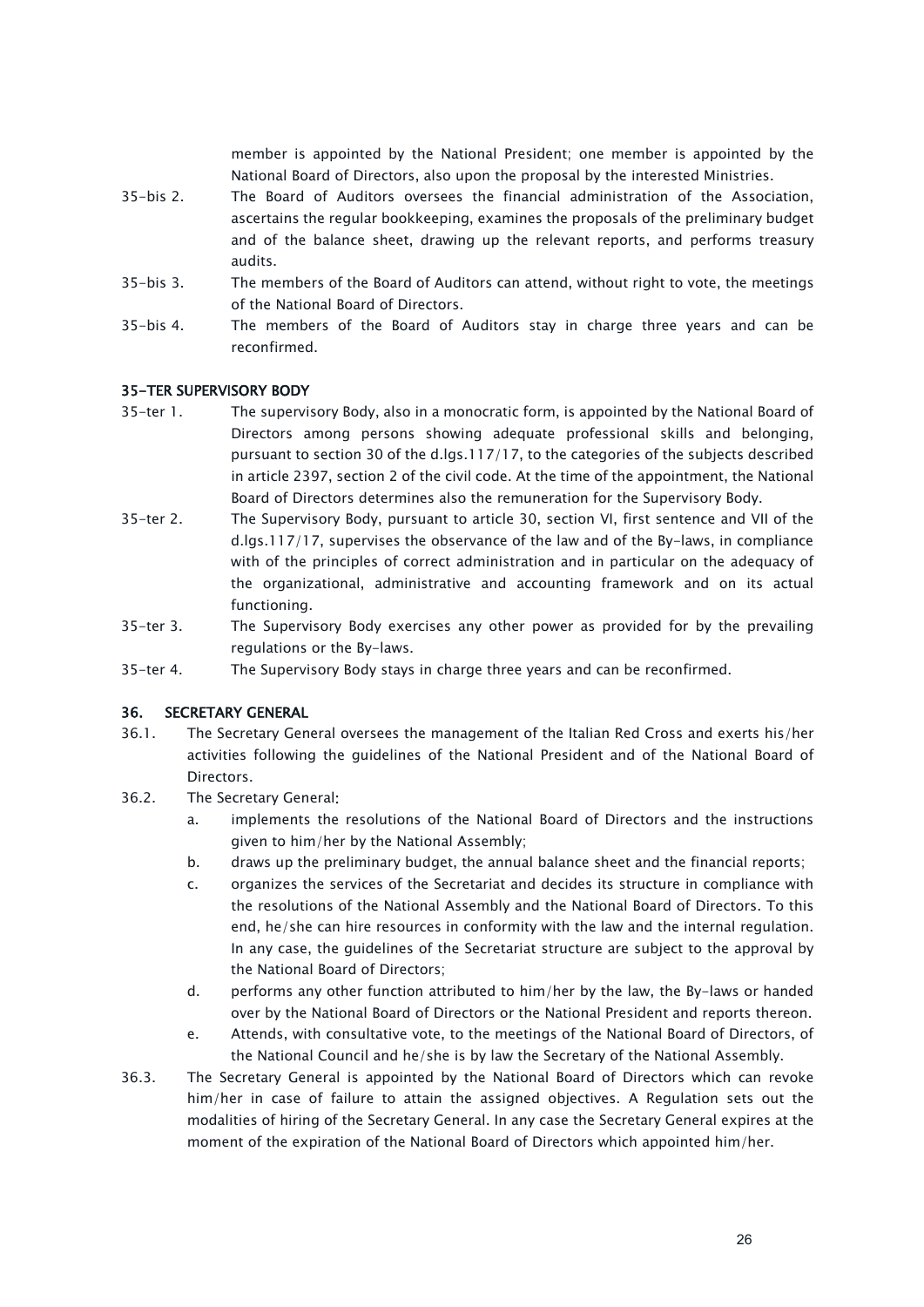# <span id="page-26-0"></span>37. SUBSIDIARY POWER

37.1. In case of serious and unjustified omission or delay in adopting actions activating ruling procedures by a Committee, the hierarchically superior President, subject to prior formal warning to act in the peremptory term of ten days, may take any initiative aimed at ensuring the respect of the provisions of the By-laws.

# <span id="page-26-1"></span>38. COMMISSIONERS

- 38.1. The appointment of a Commissioner of a Committee is decided in the following cases:
	- a. whenever, in the course of an election procedure, it would result the lack of candidates or the legal number would not be attained for the validity of the consultation;
	- b. following a motion of distrust against the National Board of Directors and the President;
	- c. in case of serious breaches of the By-laws by the President or the Board of Directors in its entirety. An appeal to the National President is allowed;
	- d. in case of expiration of the President from the role, as a result of the application of the disciplinary sanctions of suspension or radiation;
	- e. in case of absent Committees for more than twice within the same solar year to the meetings of the superior assemblies;
- 38.2. In case of resignation of a President before the natural expiration of the mandate, the appointment of the Commissioner is decided only where the Vice President will not ensure the ordinary administration of the activities;
- 38.3. The Commissioner of the Committee:
	- a. is a voluntary member of the Italian Red Cross entitled to the passive right to vote;
	- b. is appointed by the National President, upon the proposal of the Regional President;
	- c. stays in charge for a maximum period of six months until the resolution of the issues that have determined the appointment of the Commissioner;
	- d. cannot be in a situation of incompatibility set out in the following article;
	- e. can be replaced before the expiration of the mandate with the same procedure of the appointment.
- 38.4. With the same procedures it can be decided the appointment of one or two Deputy Commissioners.
- 38.5. For the appointment of a Commissioner in respect of a Regional and autonomous province Committee, the rules set out in the previous section shall apply insofar as applicable.
- 38.6. The appointment of a Commissioner at a national level is not admitted.
- 38.7. Should it result necessary an urgent intervention as a consequence of acts and behaviors, which may cause a serious and immediate harm, the National President can decide, upon hearing informally the Regional President, the appointment of a commissioner in respect of a Committee, by temporary appointment of the Commissioner. The act is submitted for ratification to the National Board of Directors in the first subsequent meeting.

# <span id="page-26-2"></span>39. INCOMPATIBILITY

- 39.1 All elective roles set out in these By-laws, including those of the members of the Boards of Directors, and the roles of the representative of the ItRC Volunteer Military Corps in such Boards, or of the Inspector II.VV., at all levels, subject to what provided by the law for the National Inspector of the ItRC Volunteer Military Corps, are incompatible:
	- a. reciprocally;
	- b. with the receipt of remuneration from the Italian Red Cross, even indirect (temporary agencies, cooperatives, participated companies)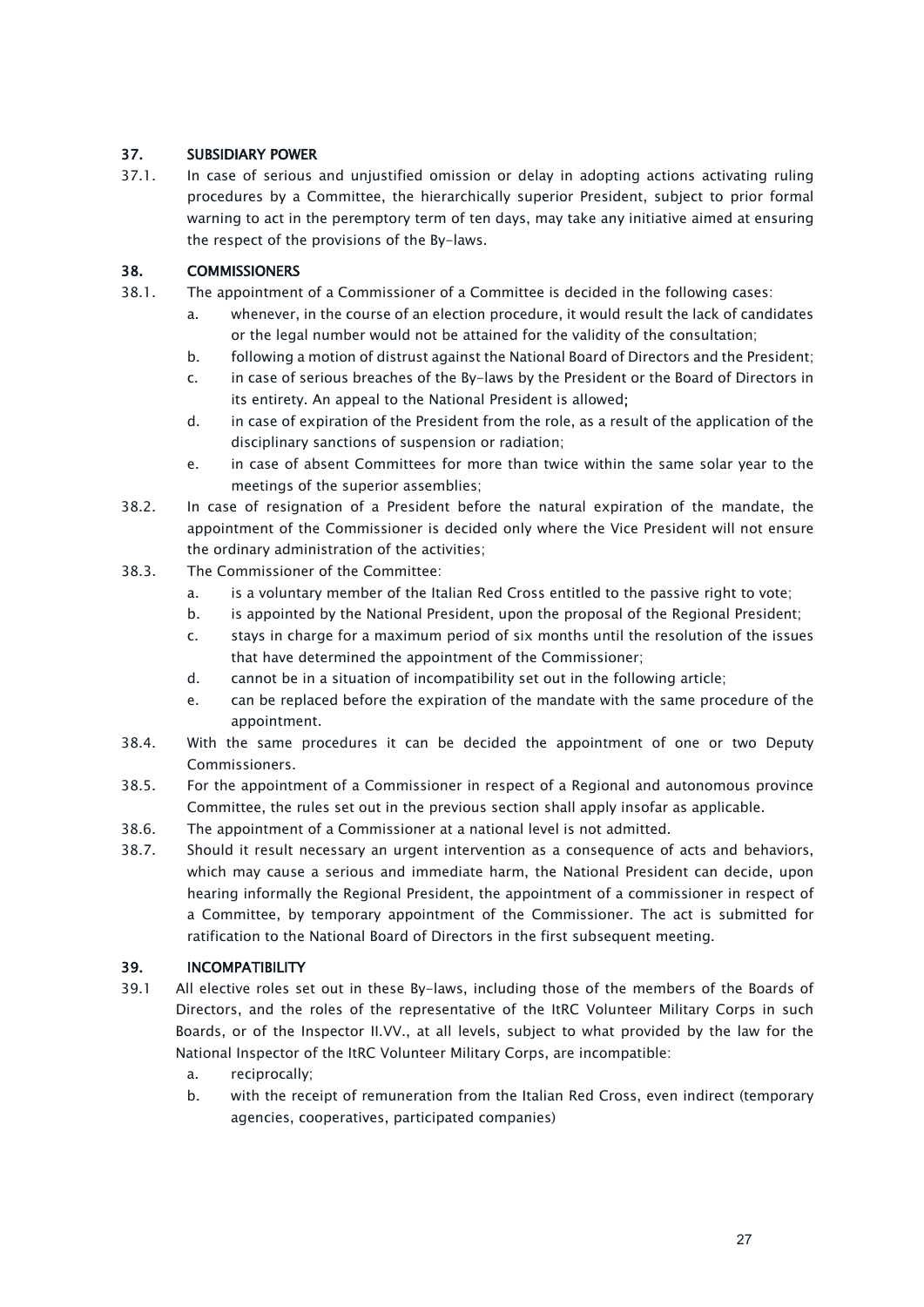- c. with role and charges by any other institution, company, and/or association pursuing purposes and institutional activities similar and in competition with the ones of the Italian Red Cross;
- d. with the entitlement to positions of responsibility and representation in political parties and movements as well as of elective appointments provided for the local administrative – with the exception of municipalities with a population lower than 10.000 inhabitants – provincial and regional (included the mountains communities), political and for the European Parliament elections and with the entitlement to the office of councilor, undersecretary of State or minister. The national elective offices referred to in these By-laws are incompatible also with the entitlement to roles of responsibility and representation of national relevance in other movements, trade unions, religious confessions and associations. The incompatibility runs with effect from the moment of the acceptance of the candidacy or the appointment.
- 39.1. The right of option is exercised within five days from the moment when the situation of incompatibility occurs. Failure to exercise the option results in the loss of the appointment.
- 39.2. The candidacy or appointment to one of the roles under letter d) of the first paragraph results in the immediate loss of the elective offices referred to in these By-laws, including those of members of the Board of Directors and the roles of representative of the ItRC Volunteer Military Corps in the Board of Directors or of Inspector II.VV. at all levels.

### <span id="page-27-0"></span>TITLE V. - RESOURCES

# <span id="page-27-1"></span>40. EMPLOYEES

- 40.1. The employees of the Italian Red Cross are subject to the national collective agreement defined pursuant to modalities set out in article 6 paragraph 5 of Legislative Decree 28th September 2012, n. 178.
- 40.2. Employees are hired by the National Committee, the Regional and the Autonomous Provinces Committees, as well as by the Committees respecting the relevant need of employees, in accordance with the prevailing provisions on collective bargaining, taking account of its relevant budget availabilities.

### <span id="page-27-2"></span>41. ASSET AND INCOMES

- 41.1. The Assets of the National Red Cross are devoted to the fulfilment of the purposes set out in the of these By-laws.
- 41.2. Income of the Association includes the following:
	- a. Members' subscription fees;
	- b. donations, bequest, legacies, inheritances;
	- c. contribution and ordinary and special subventions by the State, the regions and any other public or private institution;
	- d. contributions and subventions by the institutions of the European Union, of other foreign or international bodies;
	- e. proceeds from the activities carried out and income from services provided under conventions;
	- f. provisions foreseen for the voluntary association and for associations for social promotion;
	- g. oblations and public fundraising
	- h. liberal provisions by the associates and by third parties;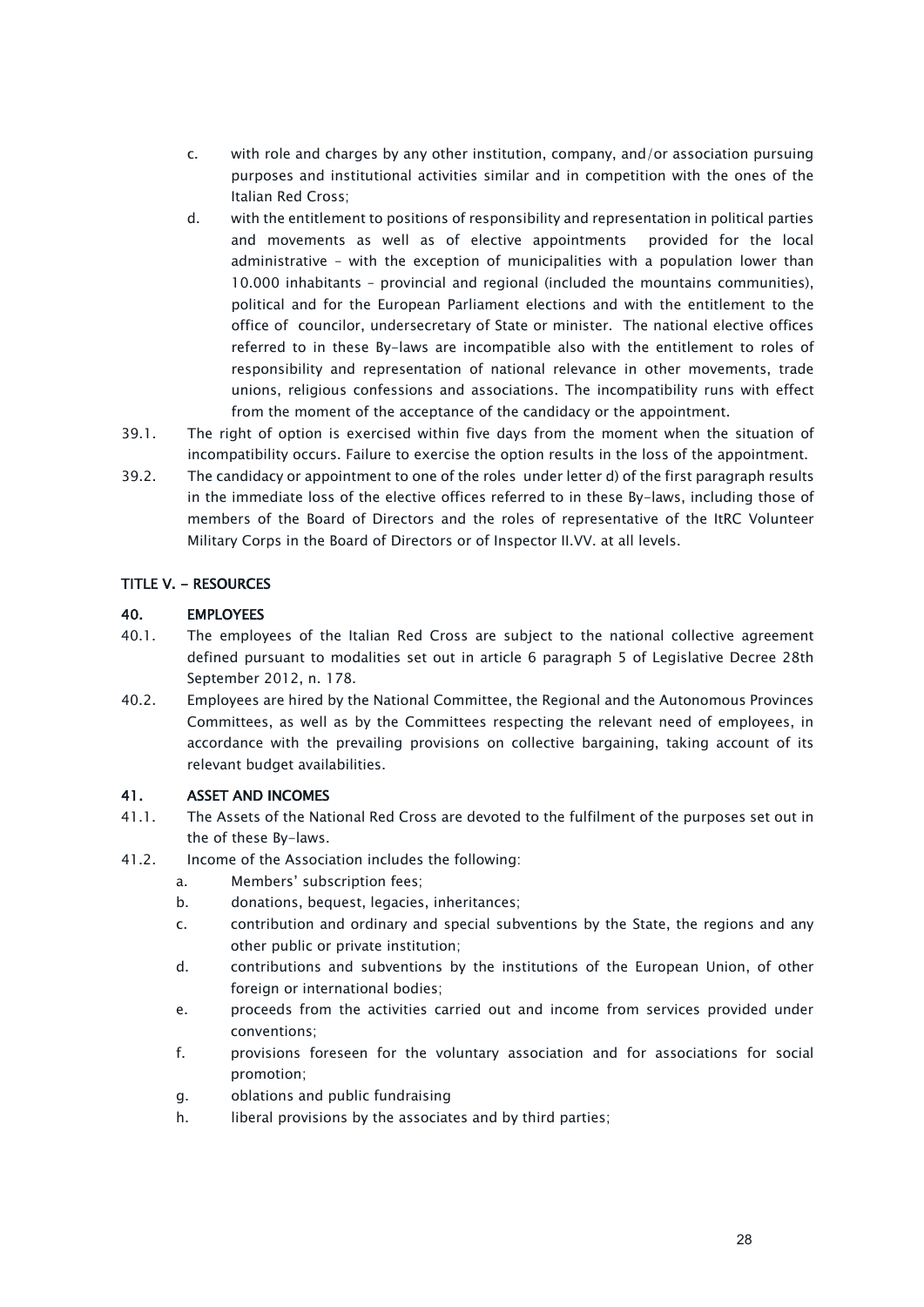- i. income from promotional initiatives aimed at own funding, such as celebrations, lotteries and subscriptions also with prizes;
- j. income from assets;
- k. proceeds from activities of sponsorship with national and international companies, put in place under the aegis of bodies of the international Movement;
- l. any other income compatible with the social goals of the Association for social promotion, subject to compliance with applicable law.
- 41.3. The Italian Red Cross does not accept donations, sponsorships or patronages coming from proceeds of activities contrary to its Fundamental Principles.
- 41.4. Within the boundaries set by its own purposes, the Italian Red Cross purchases owns, alienates and manages any asset the Association considers appropriate.
- 41.5. The Italian Red Cross can constitute and manage any reserve, insurance or fund for its personal use or for any of its activities.
- 41.6. The Committees, at all level, are bound for at least three years to record-keeping, with the indication of the granting persons, in respect of the financial resources as described in articles 41.2 letters b), c), d), e), and for the economic resources referred to under letter h); of the relevant documentation for the liberal grants, if finalized to the tax deduction and deduction from taxable income.
- 41.7. The documents, determinations and assets are filed and kept in custody, also in digital consultable format, for the sake of continuity of documenting of the activities and subsequent research purposes.
- 41.8. The historical and archive material, including assets and items in custody by the Committees, the archives and museum structures of the Italian Red Cross, already safeguarded pursuant to the law in force in the field of Cultural Heritage, constitutes a historical heritage, unique and non-separable of the Association and forms its memory.
- 41.9. The historical and archive material is catalogued and managed pursuant to a specific Regulation.

### <span id="page-28-0"></span>42. ACCOUNTING AND FINANCIAL ORDER

- 42.1. The financial year starts on January 1st and ends on December 31st of each year.
- 42.2. The financial and accounting order of the Italian Red Cross is governed by a regulation approved by the National Assembly, pursuant to the provisions and for the fulfilment of the purposes set by these By-laws. The regulation must provide the obligation for any Committee ItRC to devote:
	- a. a percentage devoted to the emergency operations;
	- b. a percentage devoted to the international cooperation;
	- c. a percentage devoted to the training of its Members;
	- d. a percentage devoted to support the ItRC Regional Committee for functions and services provided to the ItRC Committees.
- 42.3. The proceeds of the activities cannot be, in any case, be divided among the Members, not even in an indirect manner. The surplus is devoted exclusively in favor of the institutional activities.
- 42.4. At all level the Committees:
	- a. must achieve a balanced position and acknowledge it in the annual balance sheet.
	- b. is provided by managerial, economic, financial and asset autonomy;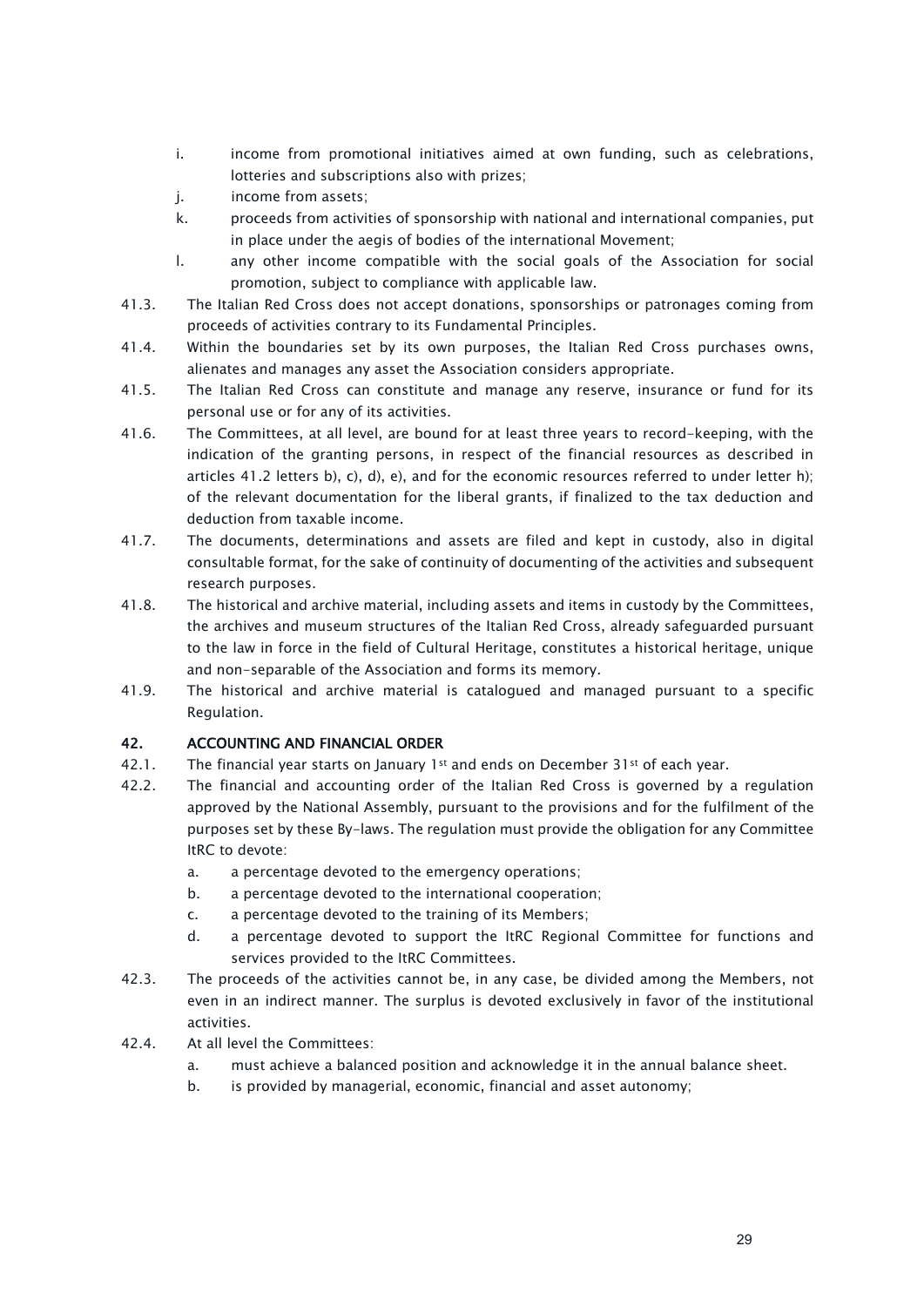- c. may require an own fiscal number and VAT code, unless they want to remain tributary of the fiscal number and VAT code of their Regional Committee. The accounting and organization regulation contains the specific discipline;
- d. they respond of the obligations directly taken over while they do not respond at any title, reason and cause for the obligations taken by other territorial structures.
- 42.5. At the end of each financial year, the accounts of the Italian Red Cross at national level are revised by the Board of Auditors. The Auditors, appointed at the various territorial levels, must be certified and inscribed in the register of certified accountants.
- 42.6. For the tax regime, reference should be made to the Title X, of d.lgs.117/17 for any matter other not regulated by d.lgs. 178/2012

### <span id="page-29-0"></span>TITLE VI – NON-PROFIT ORGANIZATION

# <span id="page-29-1"></span>43. ADOPTION AND AMENDMENTS

- 43.1. section abrogated)
- 43.2. (section abrogated)
- 43.3. (section abrogated)
- 43.4. (section abrogated)
- 43.5. (section abrogated)
- 43.6. (section abrogated)
- 43.7. (section abrogated)
- 43.8. For the discipline of the association relationship, of the association modalities and of the rights of the associates, reference is made to the provisions of these By-laws at art. 14, paragraphs 3 and 4 the temporary nature of the associative life remaining absolutely forbidden.

### <span id="page-29-2"></span>43-BIS. REFERRAL

43-bis. 1. Reference should be made to the prevailing legislation in respect of non-profit organizations, also pursuant to d.lgs. 3rd July 2017, n. 117.

### <span id="page-29-3"></span>TITLE VII – FINAL PROVISIONS

### <span id="page-29-4"></span>44. ADOPTION AND MODIFICATIONS

- 44.1. These By-laws, deliberated pursuant to the legislative decree 28th September 2012 n. 178, enter into force on 1st January 2014 and abrogates the previously in force by-laws and any other conflicting rule previously issued.
- 44.2. Amendments to the By-laws are approved by the National Assembly of the Italian Red Cross, subject to previous communication to the Secretary General of the International Federation and previous favorable advice of the joint Commission CICR/FICR based on the by-laws of the National Societies.

### <span id="page-29-5"></span>45. TRANSITORY RULES

- 45.1. At the moment of the entrance into force of these By-laws:
	- a. the Local Committees take the denomination of Committees.
	- b. the Central Committee takes the denomination of National Committee.
	- c. the Provincial Committees, whenever the local Committee of the main city is created, are dismissed;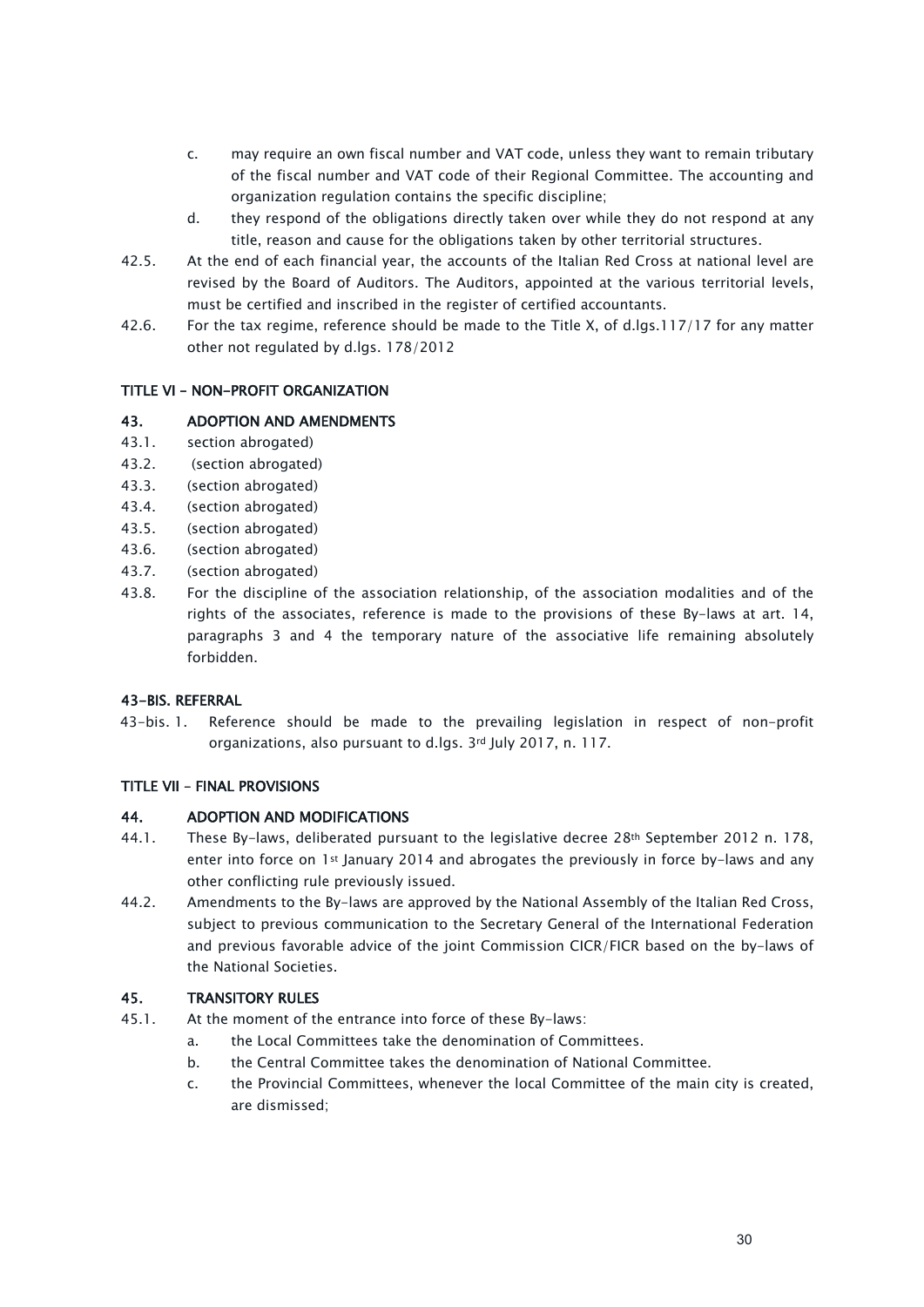- d. the other Provincial Committees are constituted by law into Committees; they are assigned the same territorial scope of the former Provincial Committee.
- 45.2. Within thirty days from the entrance into force of these By-laws, the National President, also upon the proposal of each Regional President, assigns the territorial competences to all the constituted Committees.
- 45.3. Within twelve months from the approval of these By-laws the following regulations are approved:
	- a. Election Regulation. The election regulation must contain the rules for the institution of the election offices at any level, whose composition and whose procedures must be inspired to third party and impartiality criteria;
	- b. Accounting and organization regulation;
	- c. Regulation on the use of the emblem and patronages;
	- d. regulation on organization, activities, training, volunteers order
	- e. Code of ethics, disciplinary measures and disciplinary board;
	- f. Regulation on the protection of the safety and health of the volunteers
	- g. Regulation for the hiring of the Secretary General and Regional Secretaries;
	- h. Documents on Youth policies and regulation on the *Giovani della Croce Rossa Italiana* (Youth of the Italian Red Cross).
	- i. Regulation to attribute the recognitions of the Italian Red Cross.
	- j. Regulation on the safeguard of the archives for the material of historical interest of the Italian Red Cross.
	- k. Regulation on the organization of bands, fanfares, sport teams of the Italian Red Cross
	- l. Regulation on temporary voluntaries of the Italian Red Cross for the fulfilment of the functions set out in article 5, section 1, letter y) of the d.lgs. 3rd July 2017, n. 117;
	- m. Regulation on the discipline of the steps for the procedure of constitution of the Committees. Until the approval of such regulation, to the extent they are compatible, the rules set out in the Ordinance of 17th December 2015, n. 292 will apply.
- 45.4. The regulations referred to in the previous section are approved by the National Board of Directors, having heard the opinion of the National Council. Until the election of the association bodies, these regulations are approved by the National President upon hearing the favorable and binding opinion by the National Council. The regulation under letter a) is approved by the National Assembly together with the election calendar within three months since the entrance into force of these By-laws.
- 45.5. Within twelve months since the approval of these By-laws, the National President takes care of what established by article 8.4 above.
- 45.6. Within twelve months from the approval of these By-laws, the National President provides to call the elections of the Presidents and of the Boards of Directors at all territorial levels.
- 45.7. The rules governing the circulation of vehicles of the Italian Red Cross, issued by the relevant Consolidated Text CRI, pursuant to article 138 of d.lgs. 30th April 1992 n. 285 - apply, directly and without any other acknowledgement procedure or act, in all the articulations of the Italian Red Cross, pursuant to Decree by the Department of Public Health dated 2<sup>nd</sup> August 2017 published on Official Gazette n. 289 dated 12th December 2017.
- 45.8. The historical heritage of the Italian Red Cross remains in the articulations, archives and museums of the Italian Red Cross where it is situated at the time of the entrance into force of these By-laws. The same territorial articulations will assure its continuity of preservation, custody, update and managing.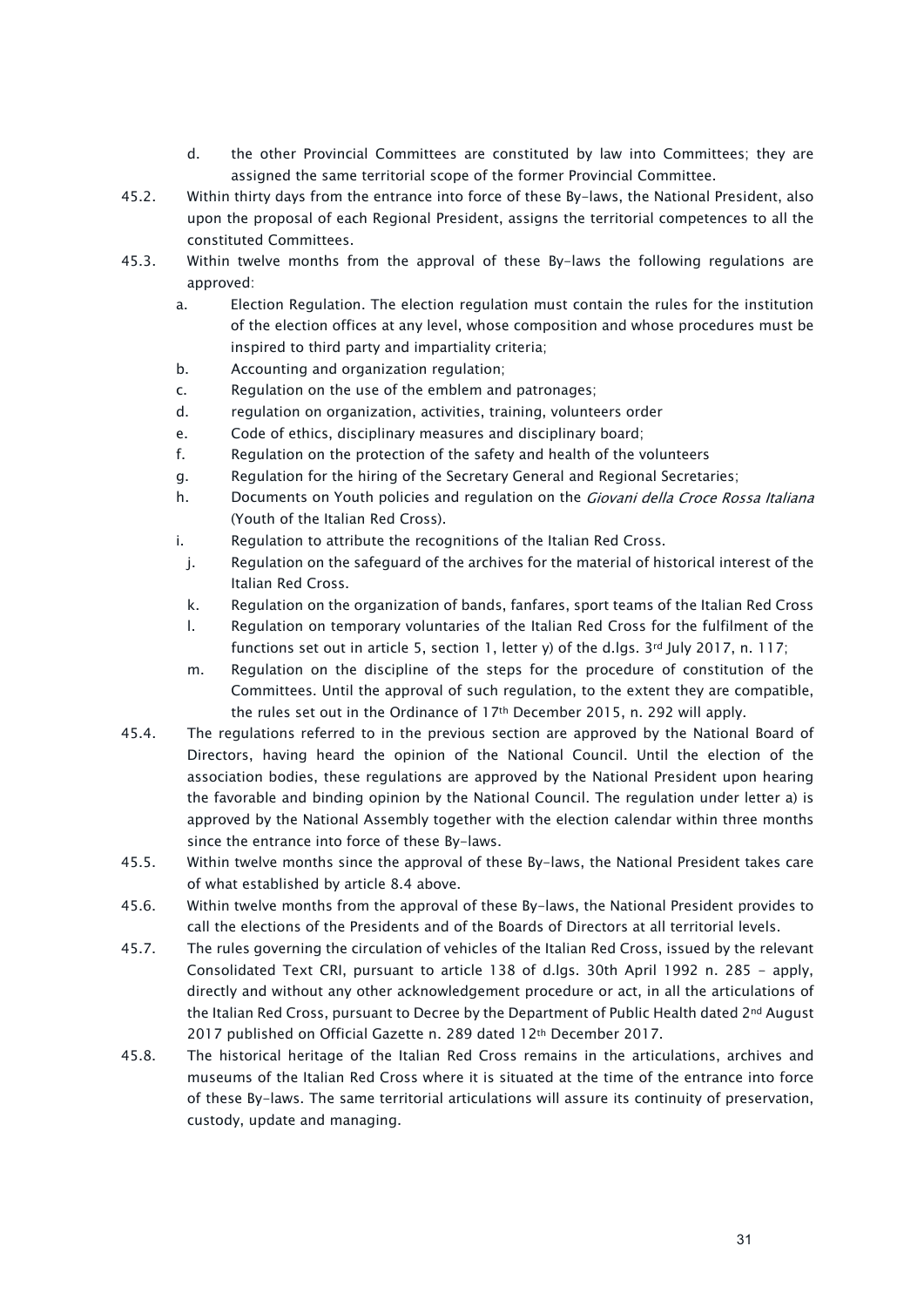45.9. The calculation of the eight years determining the ineligibility as per art. 24.2, 29.3 and 34.3 takes effects from the elections called after the entrance into force of these By-laws. In any case, in this calculation the mandates completed in the CRI, an institution of Public Law under the previously applicable By-laws are not considered.

# <span id="page-31-0"></span>46. REFERRAL RULES

46.1. As far as what is not expressly regulated in these By-laws, reference should be made to what provided by d.lgs. 28th September 2012 n. 178, d.lgs. 3rd July 2017 n. 117 and by Decree by of the Ministry of Public Health of 2nd August 2017 and by the applicable provisions of law as in force.